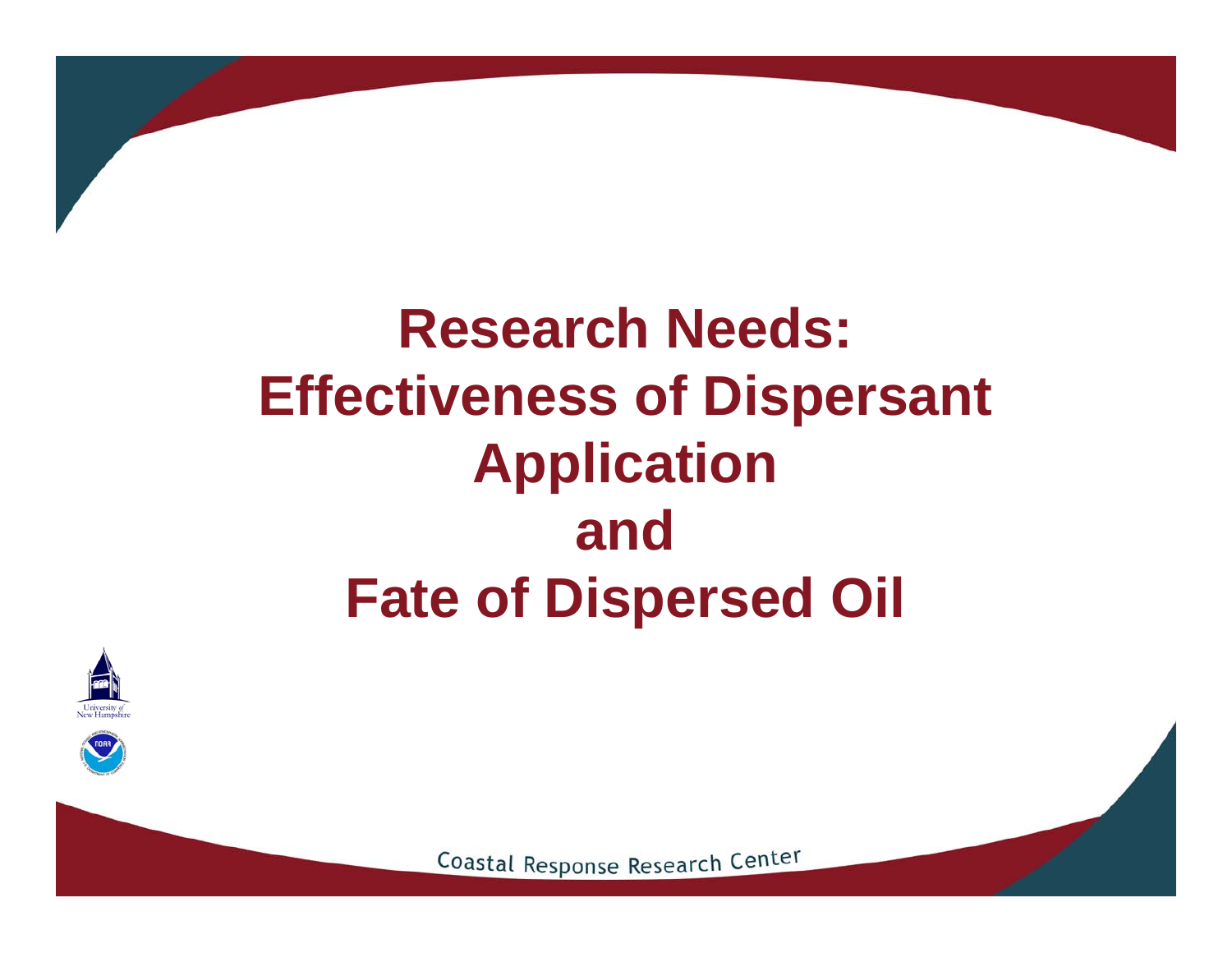### **Source of Research Needs**

- $\mathcal{L}_{\mathcal{A}}$  **CRRC Research Needs Workshop on Dispersed Oil**
	- **September 2005**
	- **Report in course packet**





Coastal Response Research Center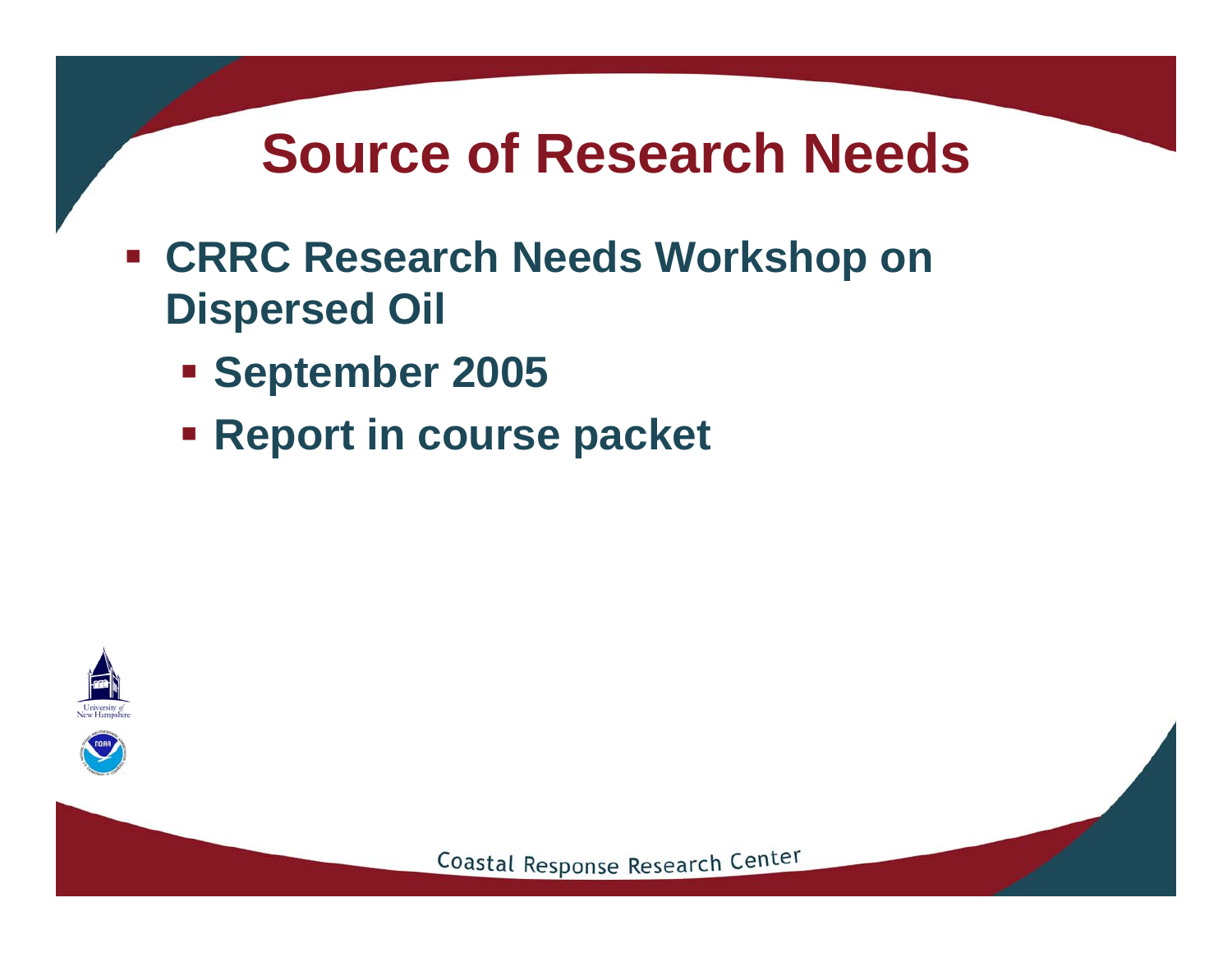#### **A. Literature synthesis on physical and chemical properties of oils that determine overall effectiveness of dispersant application**

- **Use existing data to develop tools to predict** dispersibility
	- **Function of composition and weathering**
- **If Identify data gaps and recommend future studies to** support development of inputs to models that better predict window of opportunity when dispersants will be effective



■ Bench-scale and wave tank tests

**GOAL: Identify graphical products and empirical tools useful to decision makers**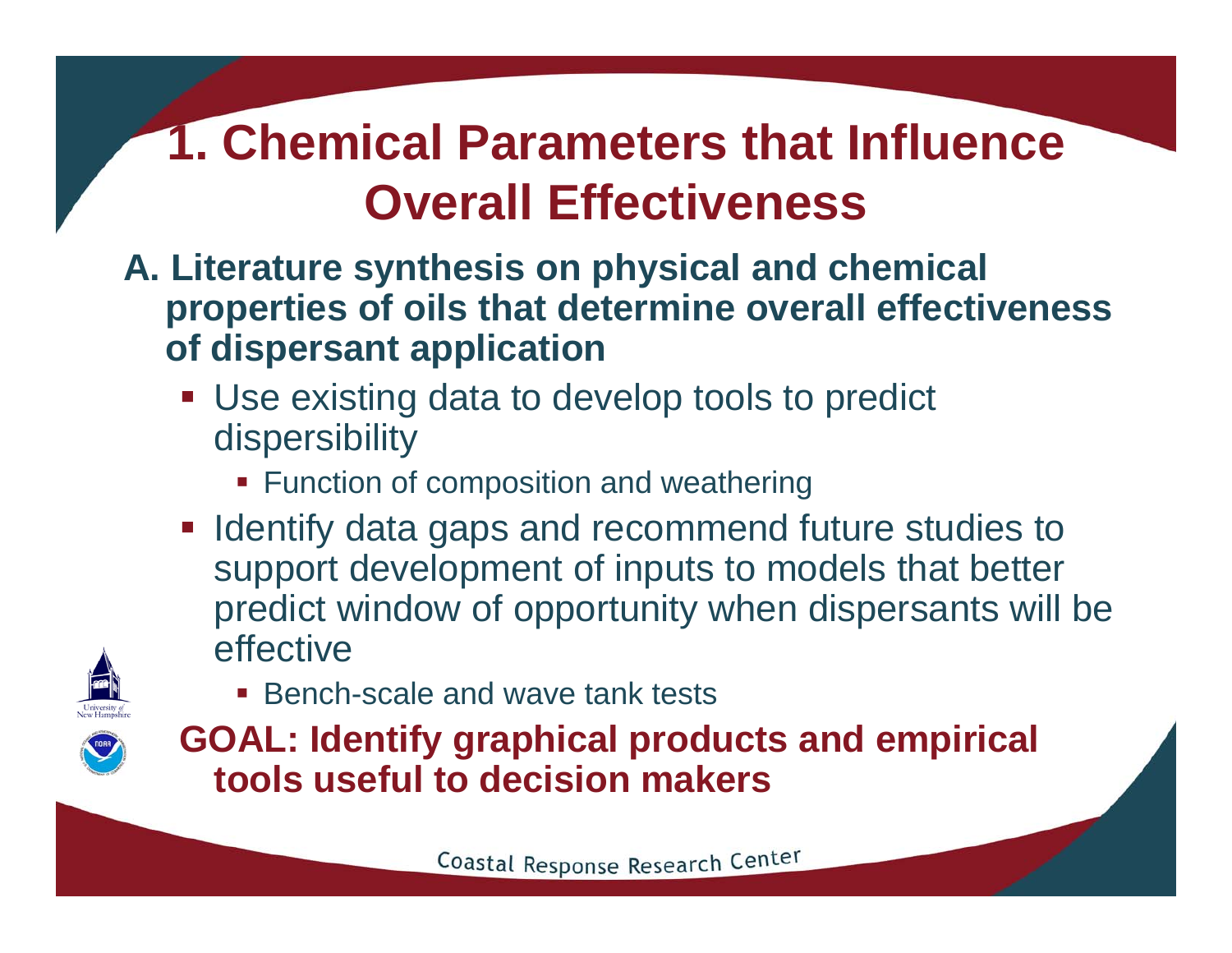- **B. Refine existing datasets to correlate physical and chemical properties of different types of oil with dispersibility**
	- **IDENTIFY FROM INTER IN A LIGANA** Interpreneural Henrify of a given oil
	- **Develop "groupings" of oil properties that help define** dispersibility of unstudied oils
	- **Build on existing syntheses**
	- **Need good statistical expertise to do this because** complex, multivariate interactions must be quantified



- **GOAL: Provide necessary input data for models**
	- **Facilitate decision making by providing more realistic predictions of oil's dispersibility**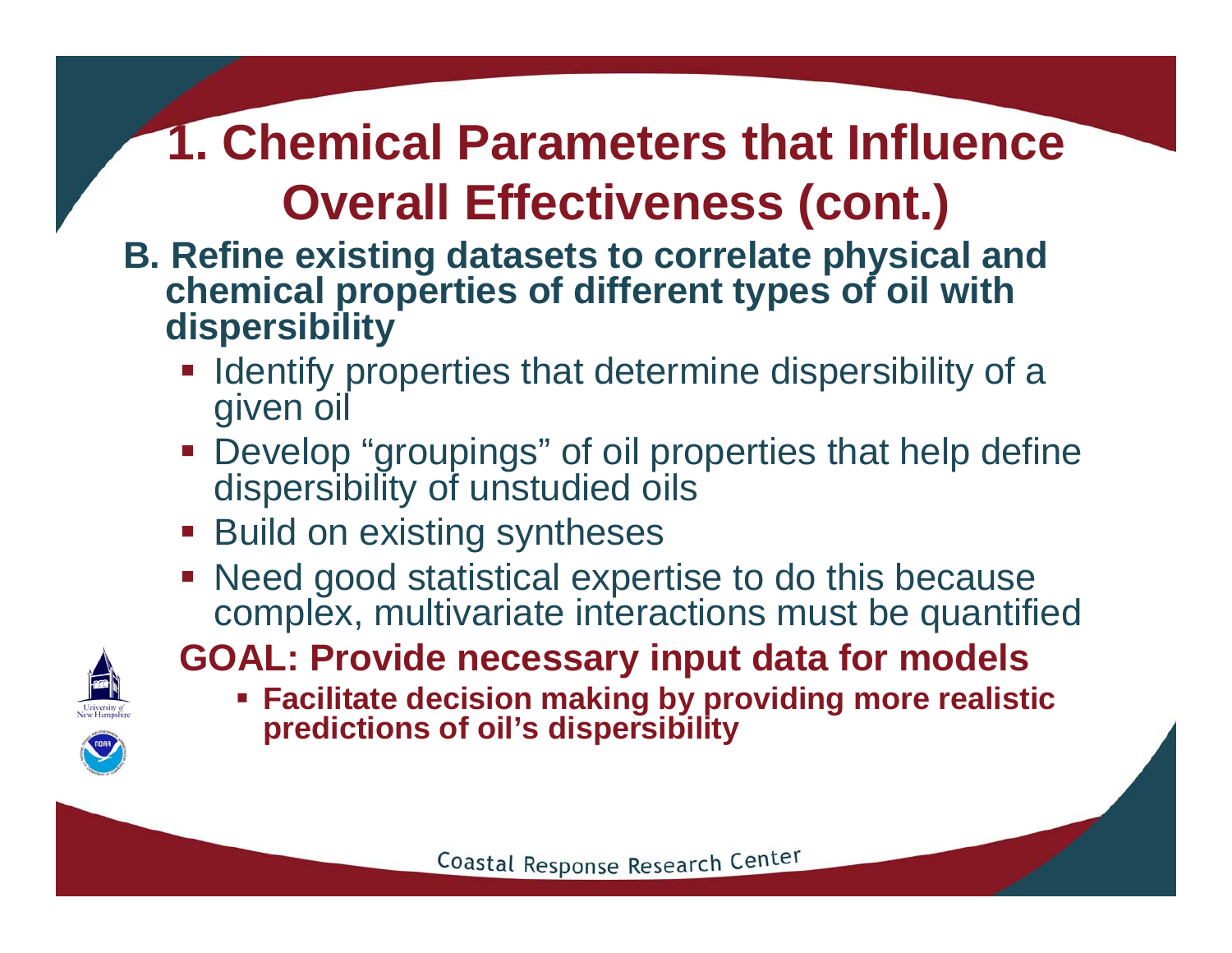#### **C. Protocols for creating weathered oil/emulsions**

- I. Develop methods to create consistent and representative test oils for effectiveness testing
	- **understand how weathering affects dispersibility**
- Compare simple to more complex methods
	- Do simple methods produce weathered oils/emulsions that are representative of natural conditions?
- Test oils should have:
	- **Different emulsification properties**
	- П Represent possible at sea slicks (rheological and chemical properties)





**GOAL: Important component of other protocols and test systems to produce realistic results**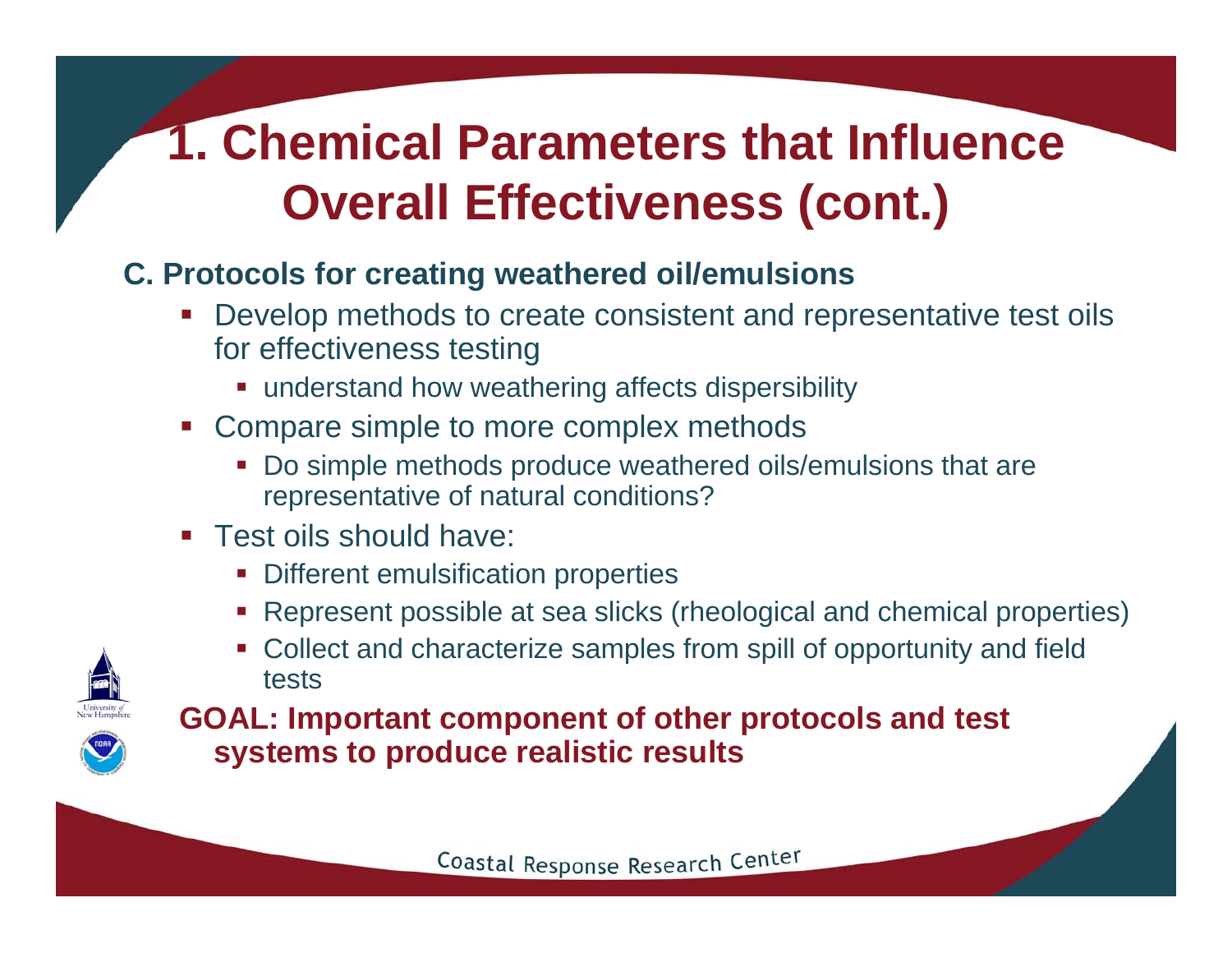- **D. Development of standard oils with known dispersibility over a range of variables for comparison with other oils**
	- **Provide data for decision makers to better predict** dispersibility of less-studied oil by comparison of its properties with well-studied standard oils
	- **Standard oils need to be in broad categories** 
		- Must be field or tank tested
	- **Oils selected on regional priorities**



**GOAL: Improve current ability to predict the effectiveness of dispersant application specific oil**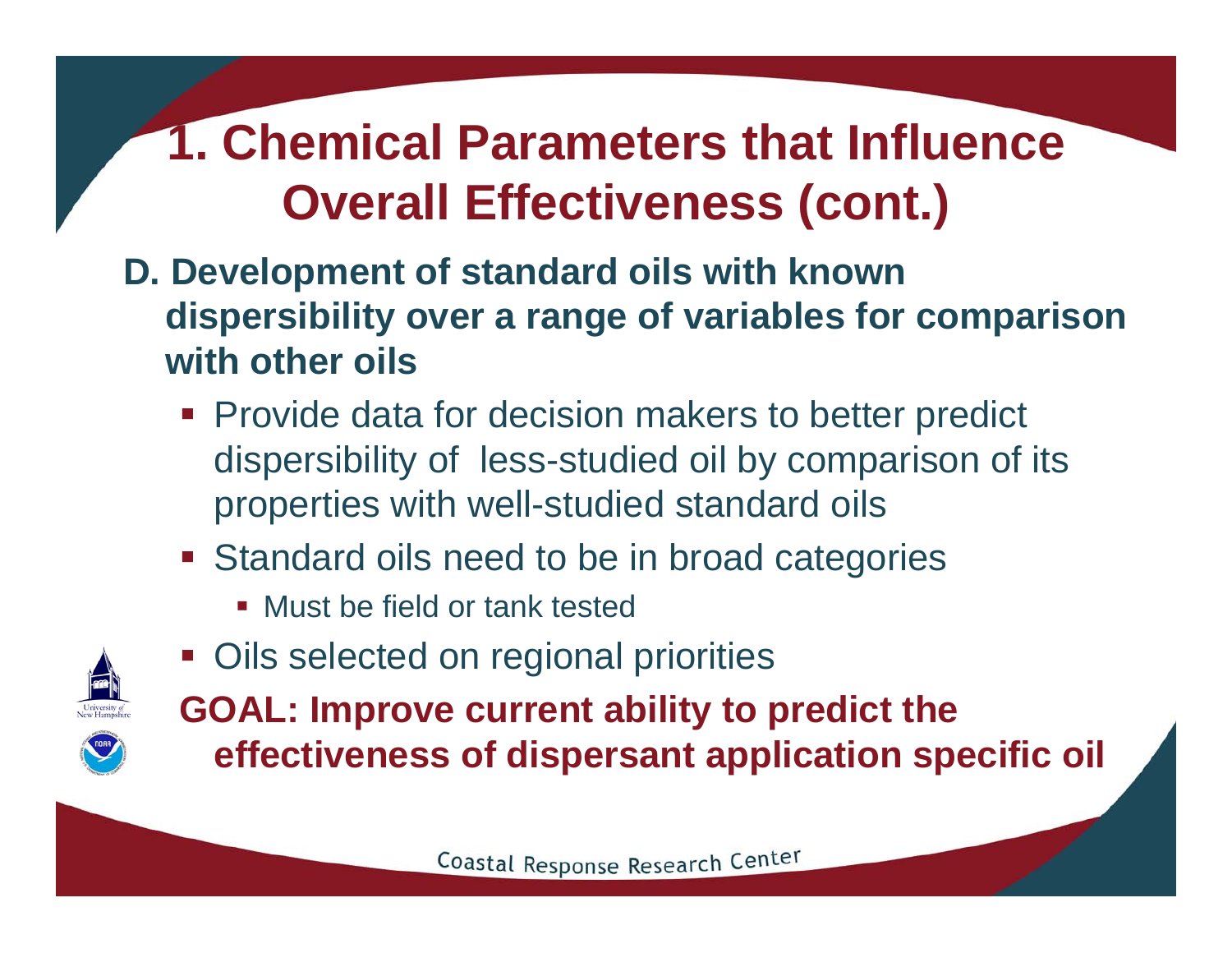- **E. Develop and compare of methods for measuring droplet size distributions and energy dissipation rate in different dispersant effectiveness test systems**
	- Develop protocols and sensor systems for measuring droplet-size distributions
		- Bench-scale tests, wave tank tests, and field applications
	- Evaluate methods and develop standard protocols to measure energy dissipation rates
	- Synthesis of literature on horizontal and vertical energy dissipation rates for upper sea-surface turbulence under a variety of sea conditions T



 Testing system conditions must correlate with typical sea values **GOAL: Improve value of test results by correlating to actual field conditions**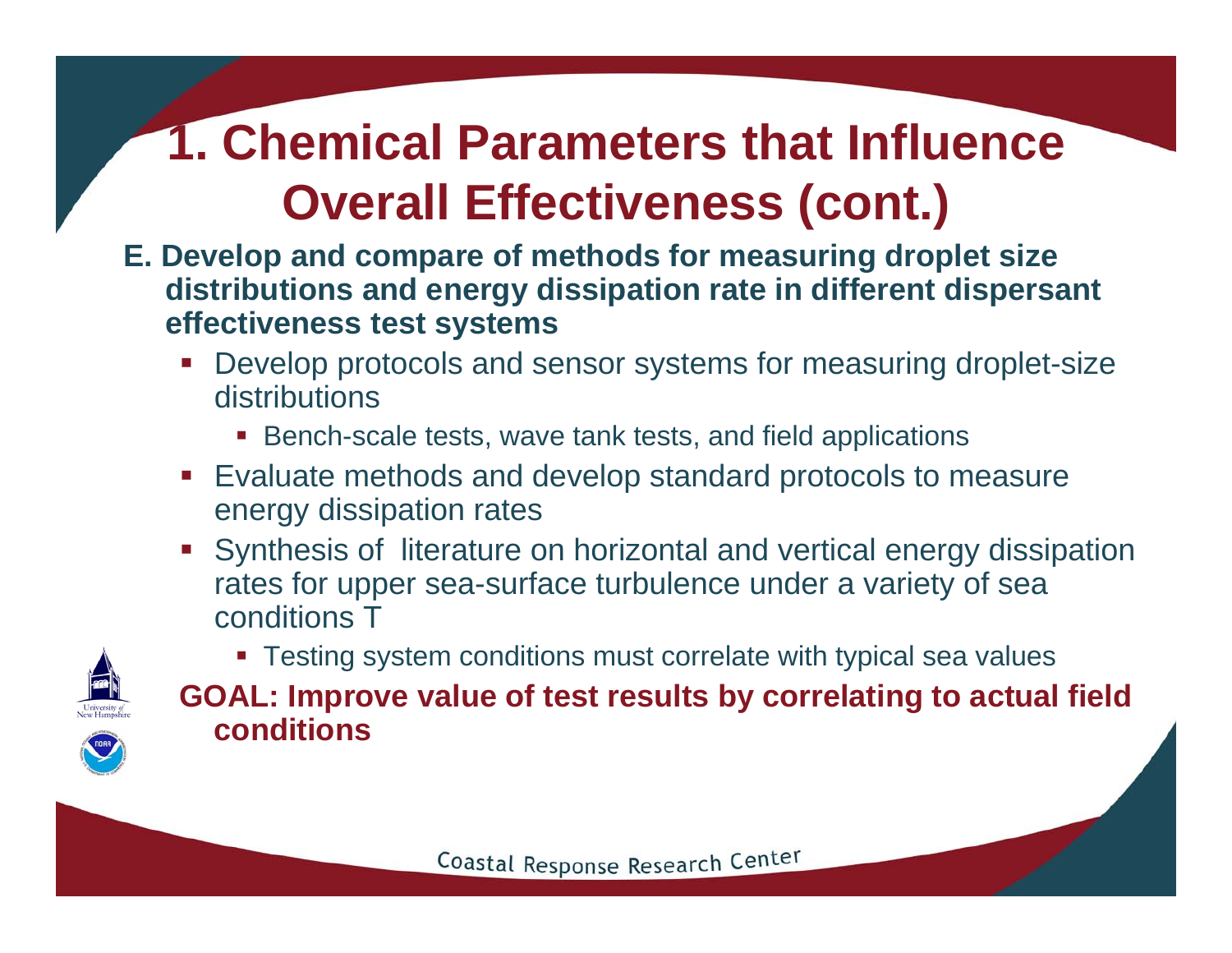#### **F. Implement a research program to fill identified data gaps in chemical dispersant effectiveness testing**

- Generate data needed to better understand and predict dispersant effectiveness in field
	- **Include energy dissipation rates, droplet size distributions,** different dispersant types and dosages
	- Based on results of literature synthesis and standard protocols
- **Should be a coordinated program of:** 
	- Bench scale testing followed by focused wave tank testing
	- More realistic mechanisms of energy input and weathered oil



**GOAL: Improve ability to predict window of opportunity for effective dispersant application**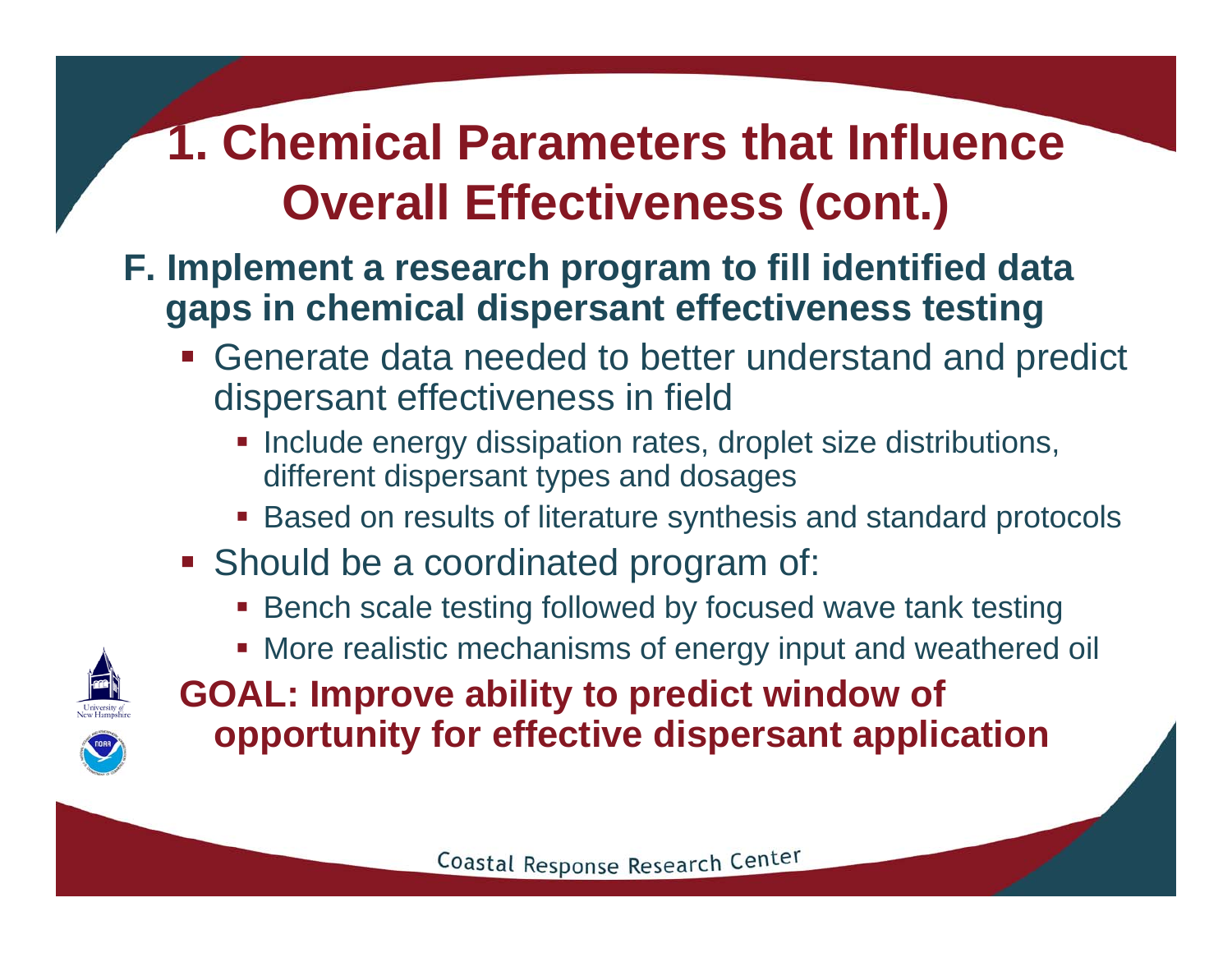#### **A. Determine factors that represent realistic operational conditions for wave tank test systems**

- k. Define and achieve operational effectiveness
- Establish realistic wave tank test conditions
	- $\mathcal{L}_{\mathcal{A}}$  Be able to correlate energy characteristics of wave tanks with realistic sea conditions
- Review on-going work-plans at existing wave tanks
	- **Impact velocity, dispersant: oil ratio, oil thickness, wave dynamics,** effects of currents on dispersant effectiveness
- **Slick control for reproducibility**
- **Improve mass balance calculations**



- **GOAL: Correlate bench scale and wave tank results to field energies**
	- **Provide improved information on which to choose platform and dosage and better predict effectiveness**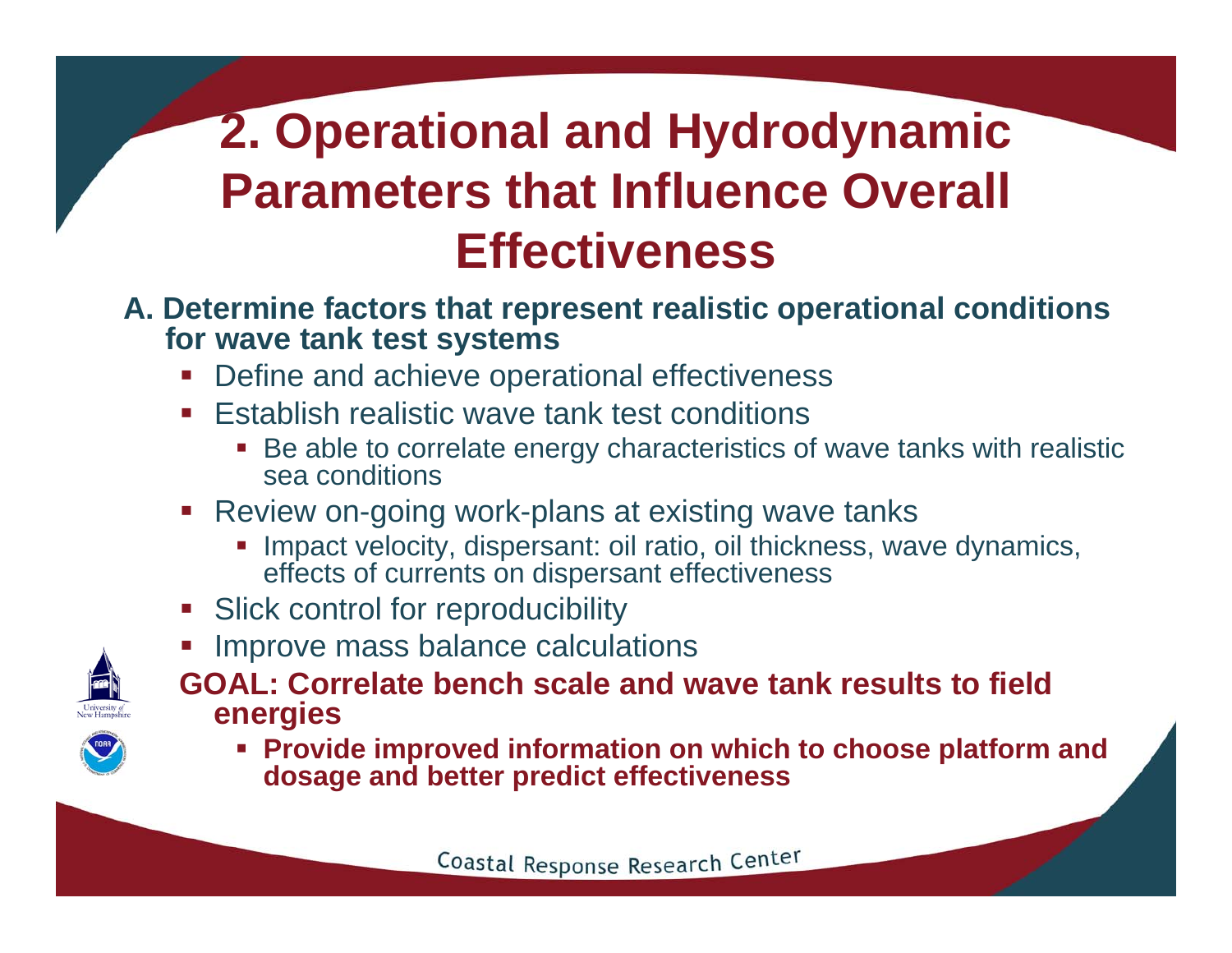#### **B. Improve models of dispersed oil transport in upper mixed layer**

- **Example 2** Literature search for data and methods that:
	- Measure key hydrodynamic properties of upper mixed layer C
	- Correlate wave and current dynamics to energy dissipation rate
	- I. Define layer below turbulent mixing, but above pycnocline/thermocline
	- **Focus on the issues of dispersed oil transport**



**models** 

**Do data exist at scale useful for dispersed oil modeling** in useful environment (e.g., estuaries, open water)? **GOAL: Improve physical transport components of**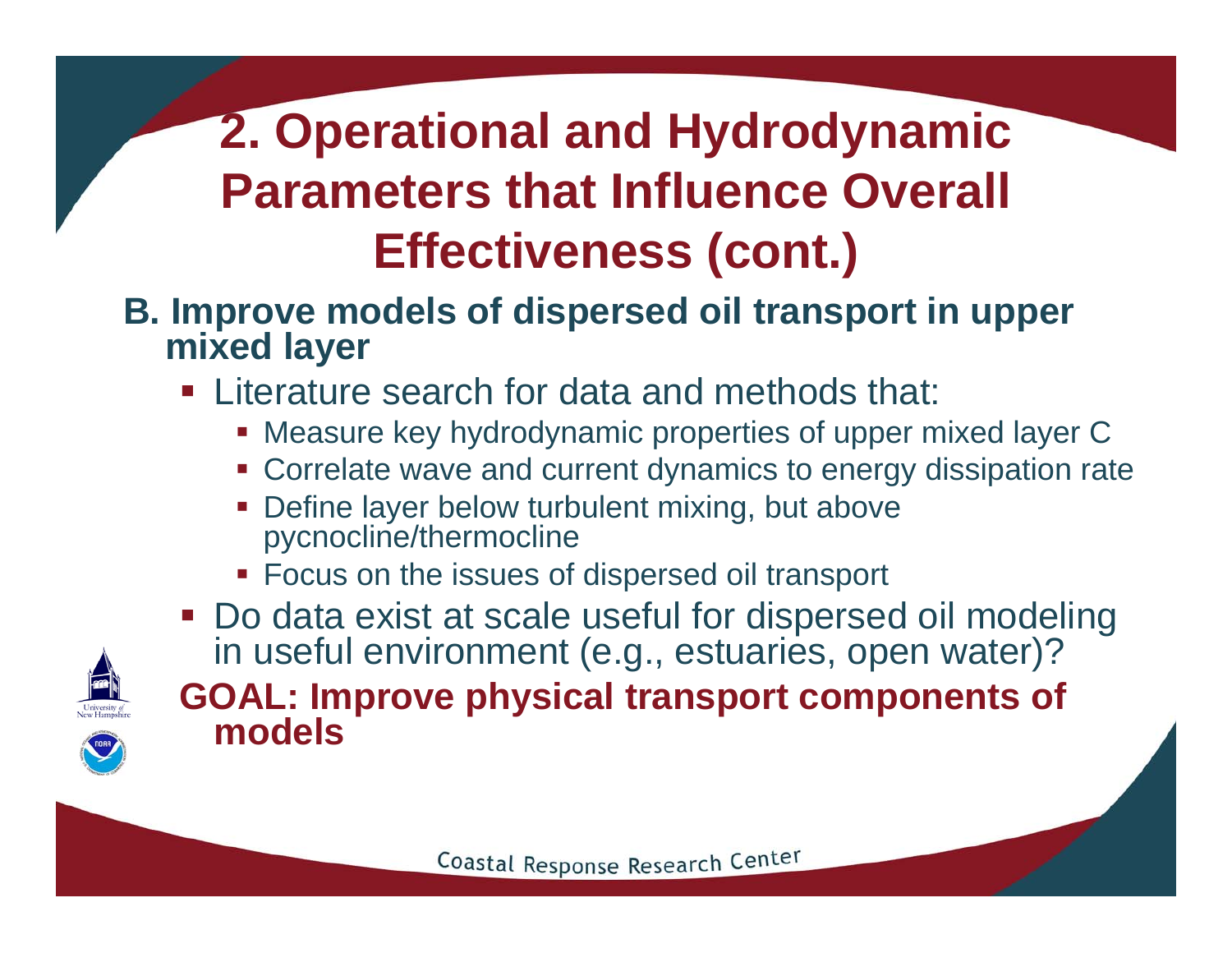## **C. Update SMART monitoring protocols**

- **Identify data gaps and weaknesses**
- **Incorporate new technologies**
- Create accessible databases/websites
- **Upgrade existing methods** 
	- **Do not re-invent program**
	- Coordinate among agencies



**Goal: Enhance assessment of dispersant efficacy with real-world data**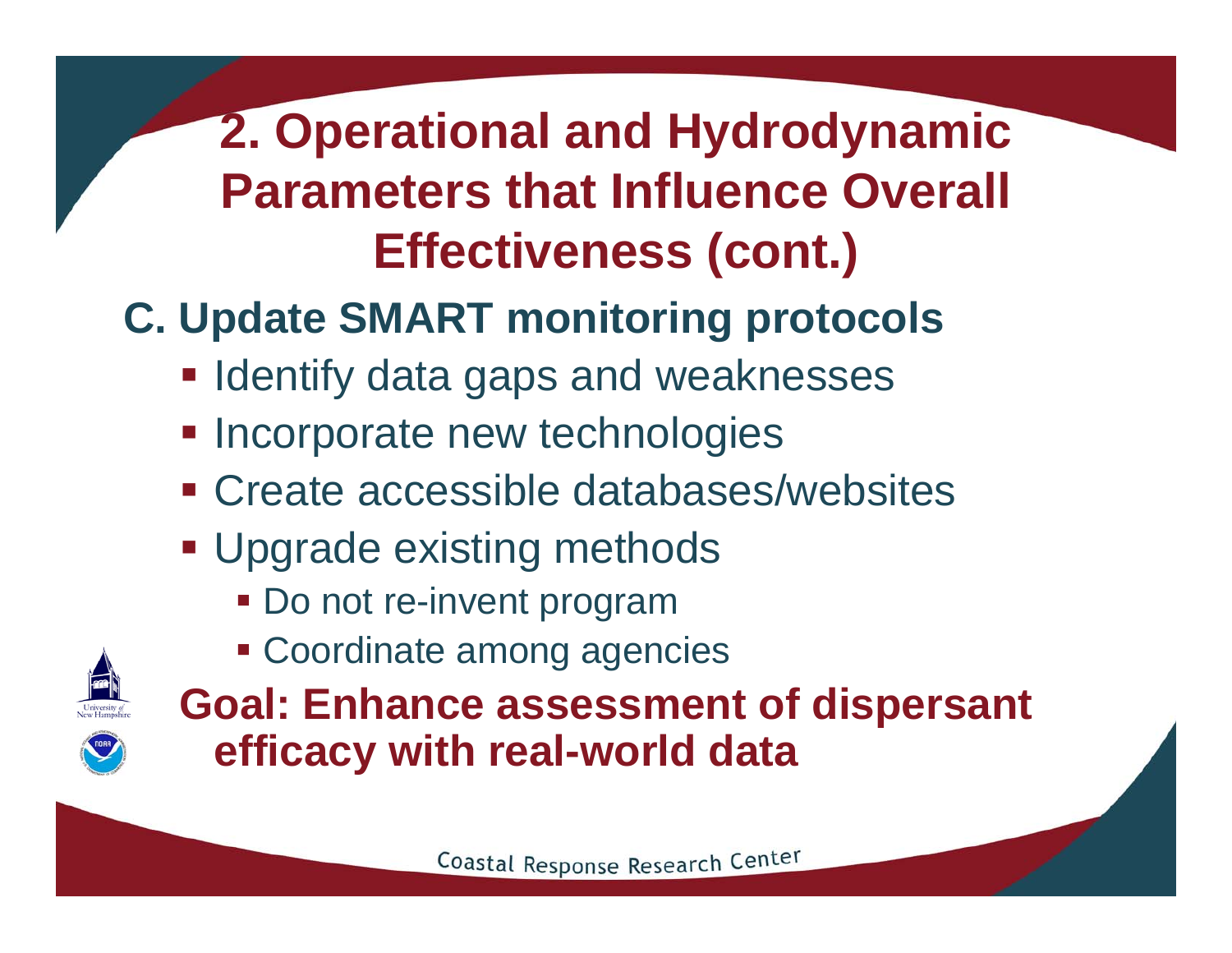- **D. Assessment of effects of dispersant application on subsequent mechanical recovery of undispersed oil**
	- **Determine ability of mechanical methods to recover oil** that has been treated with chemical dispersants, but not effectively dispersed
	- **Provide information on choice of mechanical equipment** after dispersant use to recover remaining floating oil
	- **Address effects of dispersant dosage, oil type,** equipment type, and temporal changes in oil



**GOAL: Inform decisions about consequences of attempting dispersant application on marginally dispersible oil or at low mixing energy**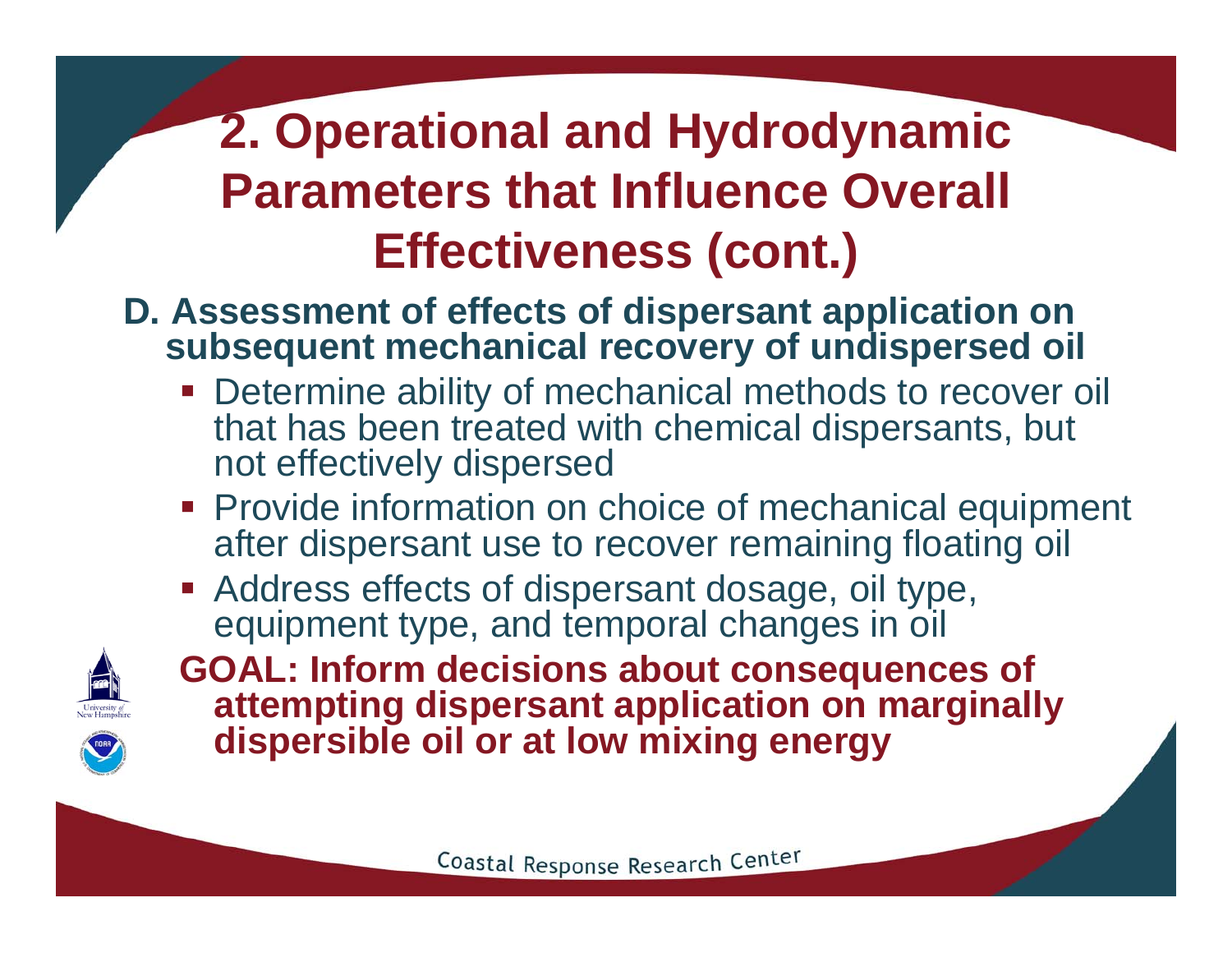#### **E. Optimize operational effectiveness of dispersant applications**

- **Understand how operating characteristics affect dispersant** application and effectiveness
- Consider: evaporative processes, chemical composition at slick surface, effective droplet size range, spray systems, swath definition, wind effects, sea state, wind restrictions
- **Best evaluated during field applications** 
	- **Tests expensive and only representative of one condition**
	- Value of spills of opportunity?

**GOAL: Improve operational decisions regarding application parameters**



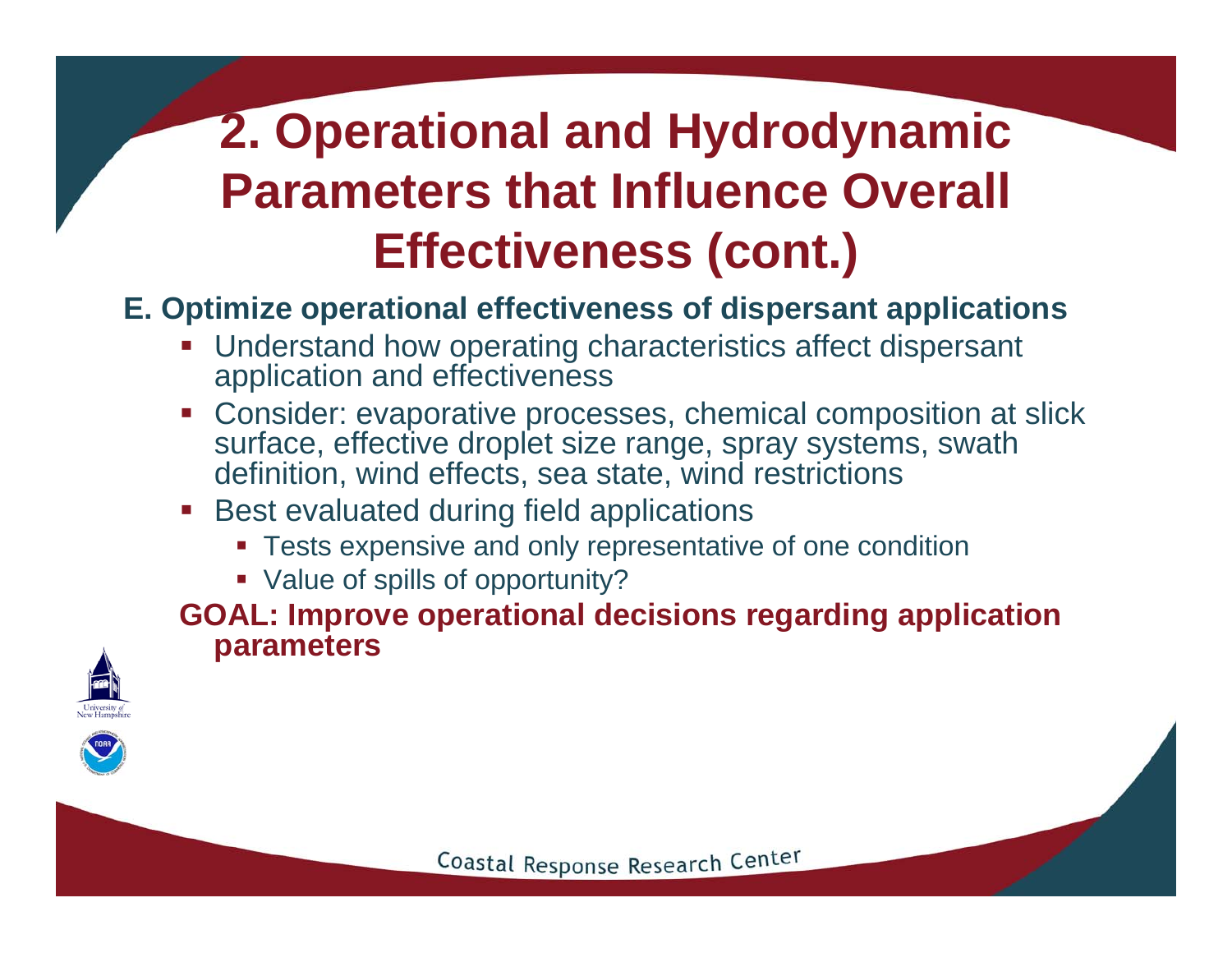#### **F. Evaluate new technologies for monitoring dispersant effectiveness in field**

- Cost effective sensor systems to measure take water column measurements at various depths
- Quantitative measurement of:
	- Amount of oil dispersed; dissolved and particulate oil concentrations in the water column; oil over space and time; droplet-size distributions; oil/SPM interactions

**GOAL: Provide operational data to support continued dispersant application and concentration data for model validation and effects assessment**



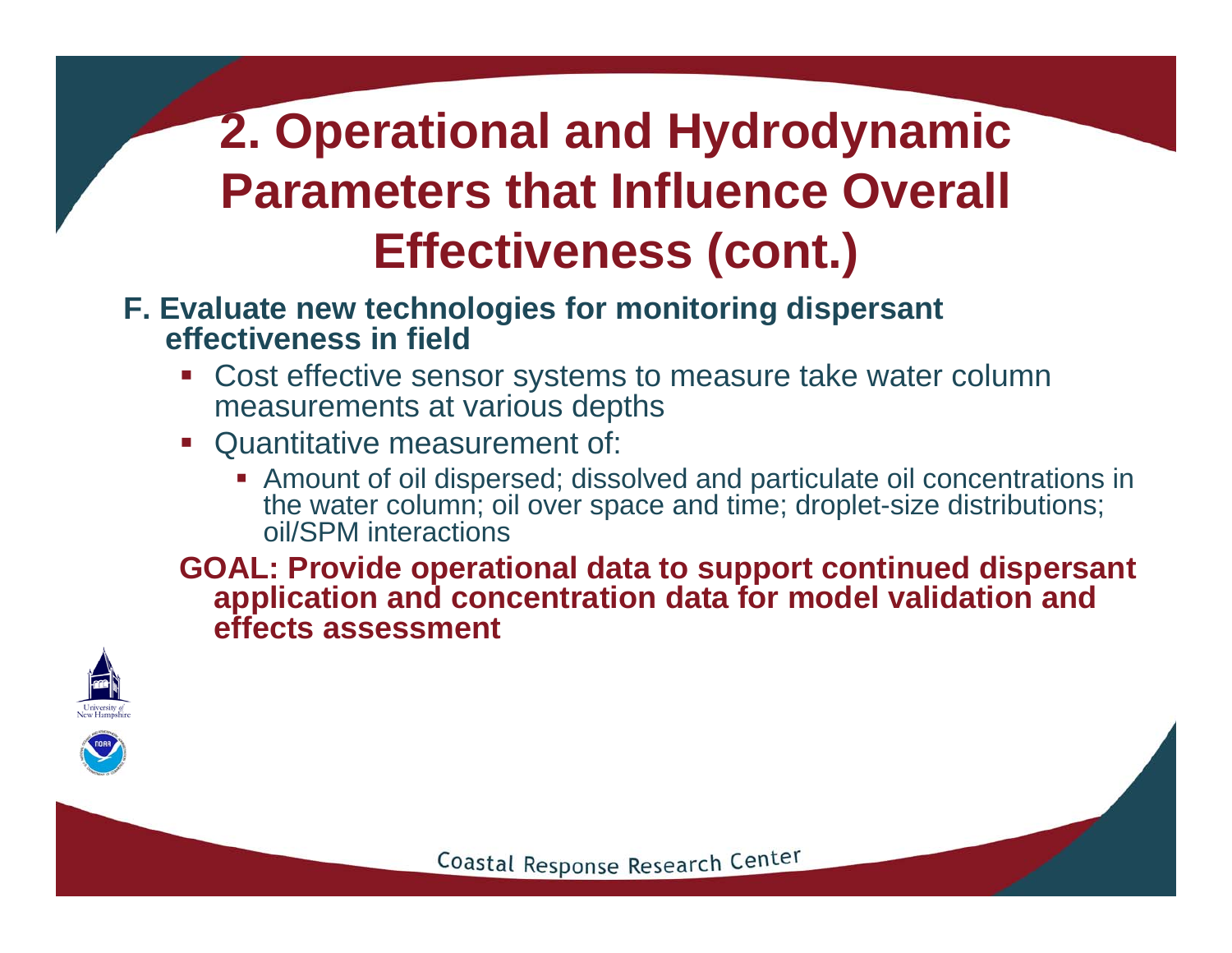### **3. Modeling Integration of Chemical, Operational and Hydrodynamic Parameters**

- **A. Workshop on requirements for integrating oil toxicity and biological data with oil fate and transport models**
	- Cross-training of modelers and scientists in physical, toxicological, and population models
	- **If Identify additional research needed to improve models**
	- **Questions:** 
		- **How good do the answers have to be (validation standards)?**
		- Where should fate models be improved?
		- What are important scales for assessing impacts (spatial and temporal)?
		- What bioassay data should be incorporated into models?
	- **If Identify and quantify uncertainties**

**GOAL: Develop good, integrated models to support decision making**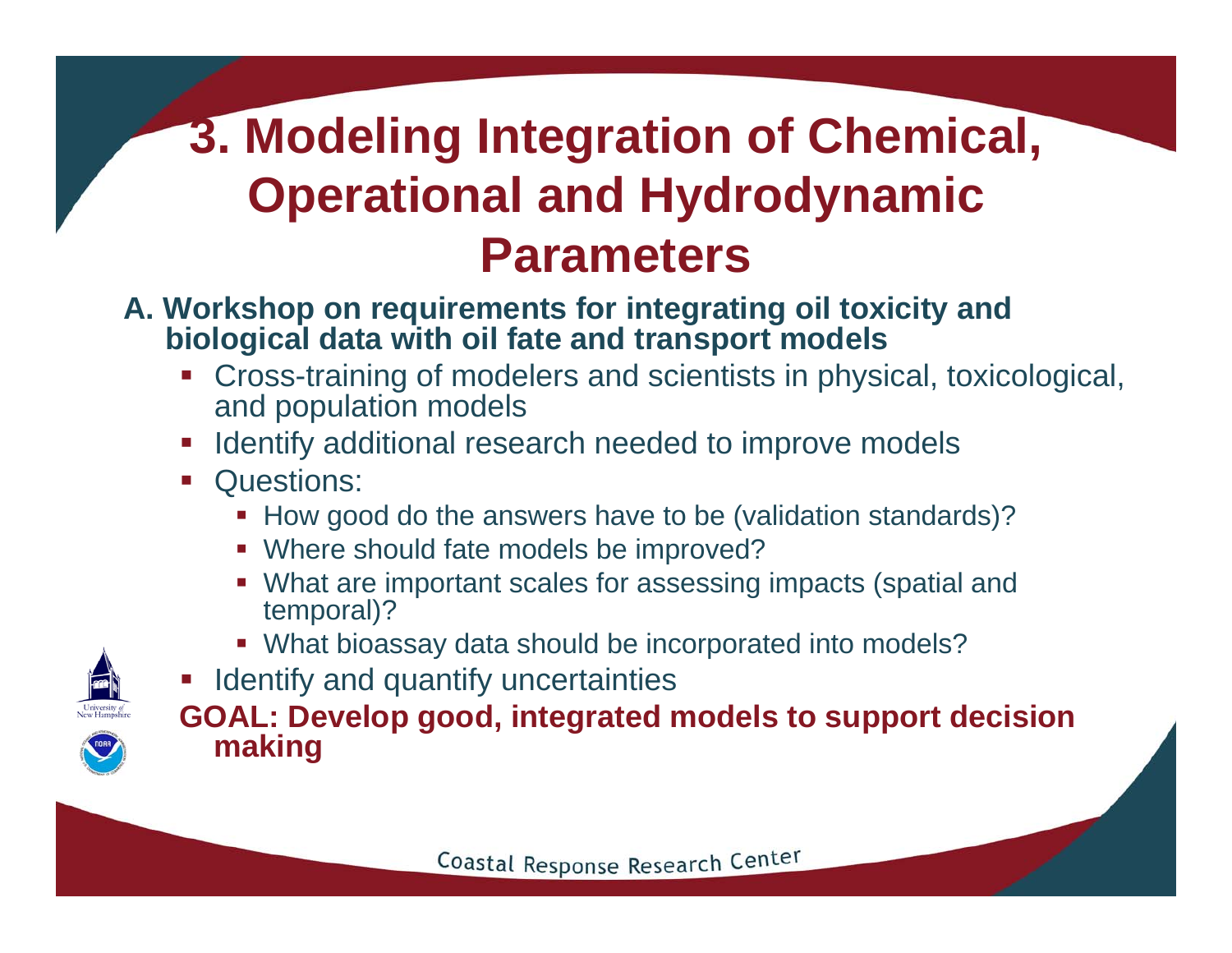### **3. Modeling Integration of Chemical, Operational and Hydrodynamic Parameters** (cont.)

#### **B. Improve models to predict dispersant effectiveness and oil fate**

- I. Incorporate results of earlier effectiveness projects into integrated models to predict effectiveness of dispersant applications
- Develop improved surface turbulence algorithms, relationship between energy dissipation rate and droplet size distributions, and operational application parameters
- Model output should include time series maps of droplet-size distributions; total dissolved and particulate hydrocarbons/PAH
	- Use data from tank tests, dispersant application tests, lab studies for different oils and environmental effects



**Should be open code** 



**GOAL: Improved models for tradeoff analyses during preplanning and real-time response decisions**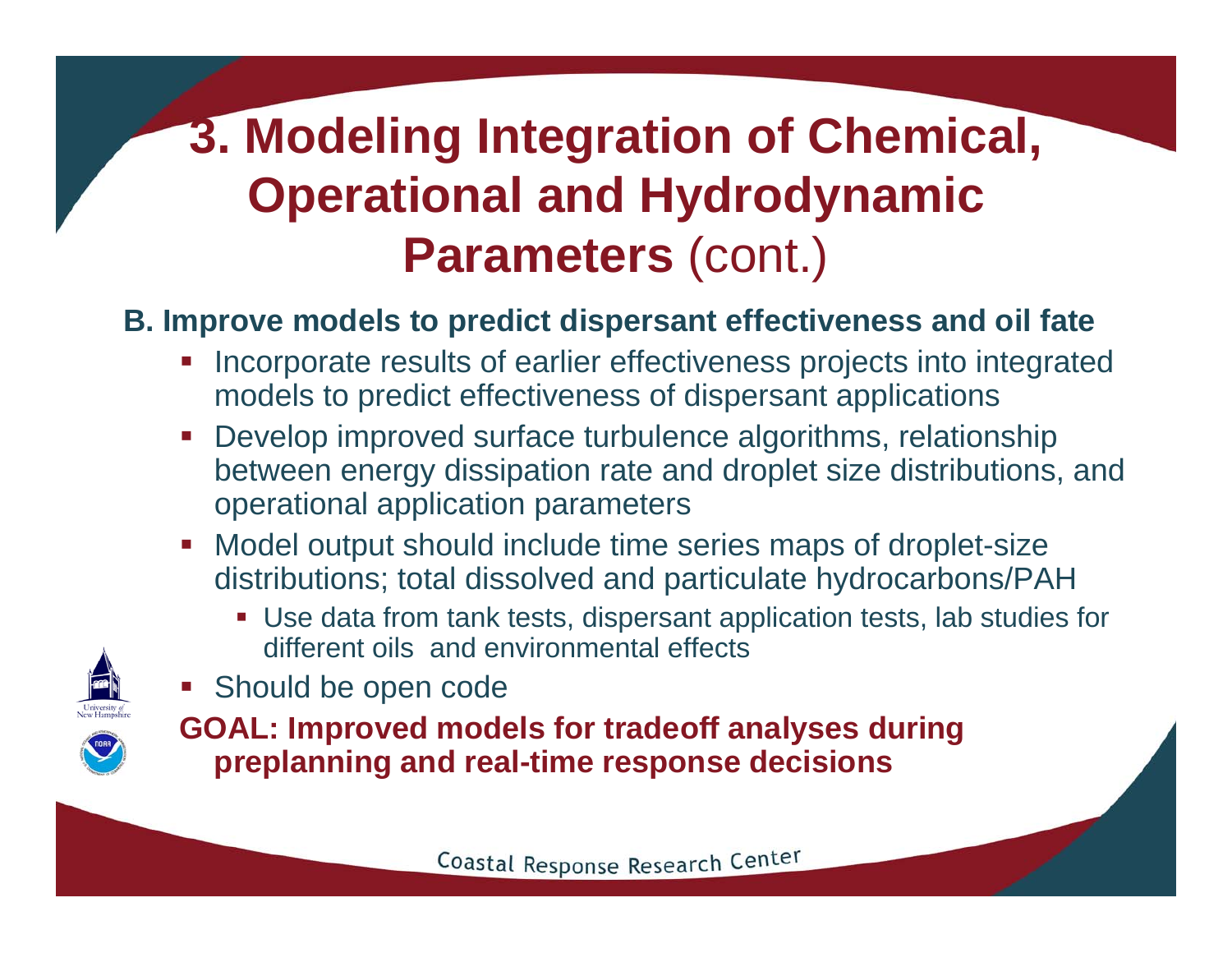- **A. Understand interactions of chemically dispersed oil droplets with suspended particulate matter (SPM) and how affect oil biodegradation and fate of dispersed oil** 
	- Develop a coalescence model and model inputs to predict the processes and interactions of chemically dispersed oil and SPM under field conditions
	- **Predict size and composition of oil/SPM aggregates and their** buoyancy
	- Understand interaction of multiple variables: SPM type (mineral, organic, biological), SPM size and density, oil type, oil droplet size, surfactant type, salinity, energy, aggregate characteristics



**GOALS: Address concerns that dispersed oil will interact with SPM and deposit on bottom**

17**Provide information on biodegradation rates of sedimented oil in high SPM zones (e.g., estuaries and surf zone)**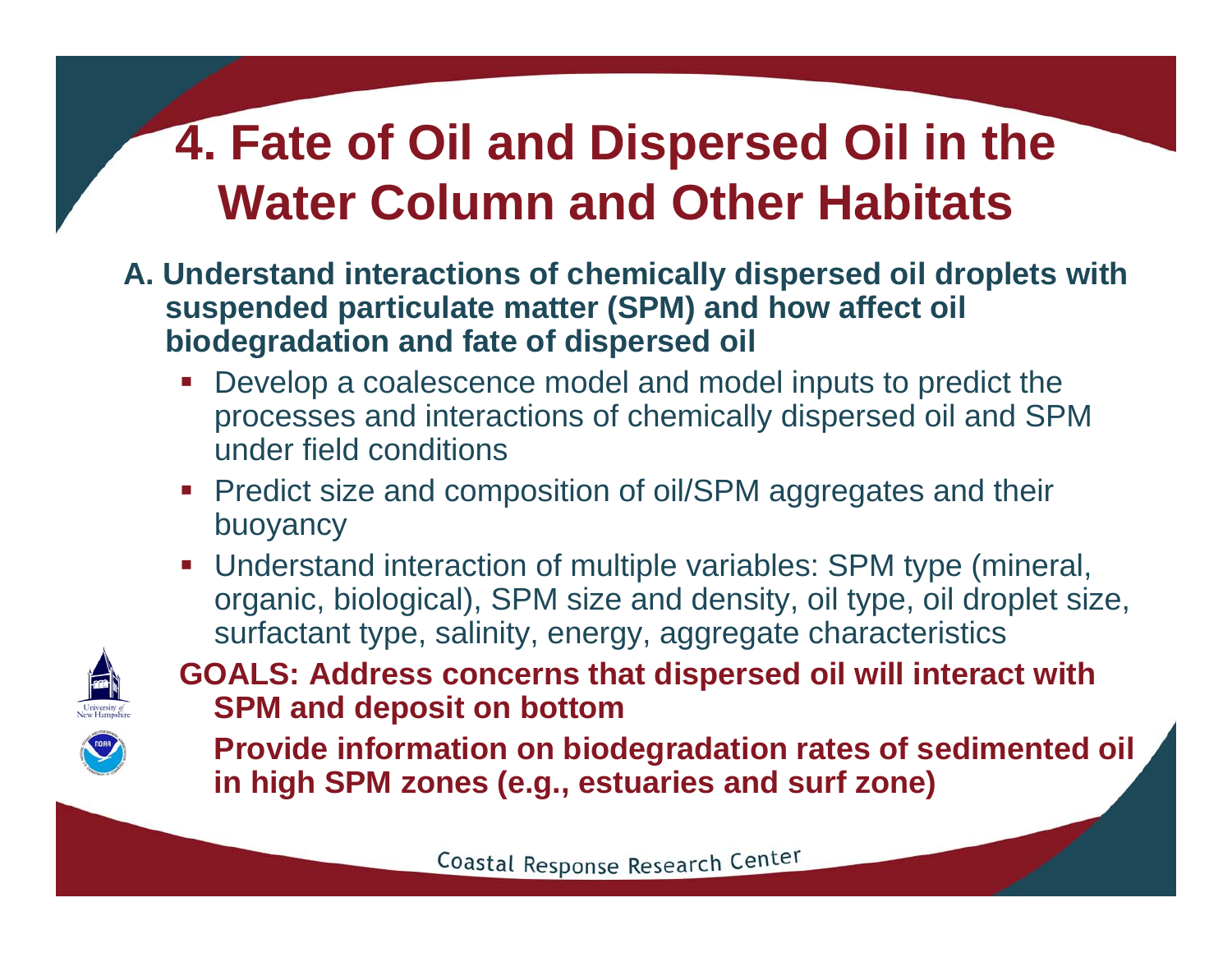#### **B. Degree, rate, and consequences of surfactant leaching from surface slicks and chemically dispersed oil droplets**

- Data on rates of surfactant leaching from dispersed oil droplets and effect on oil droplet/SPM interactions, coalescence of individual oil droplets (i.e.,re-surfacing rate), and biodegradation rates
- Can surfactant leaching from treated floating slicks help determine effectiveness of initial oil dispersion
- Studies at realistic oil-to-water ratios and under different energy regimes
- Consider oil type, oil droplet size, surfactant type, surfactant application method
- **Results reported as rates appropriate to scalable model**

#### **GOAL: Determine how long dispersant application under calm conditions is effective**



**Provide better data on fate of dispersed oil, particularly in areas of high suspended sediments**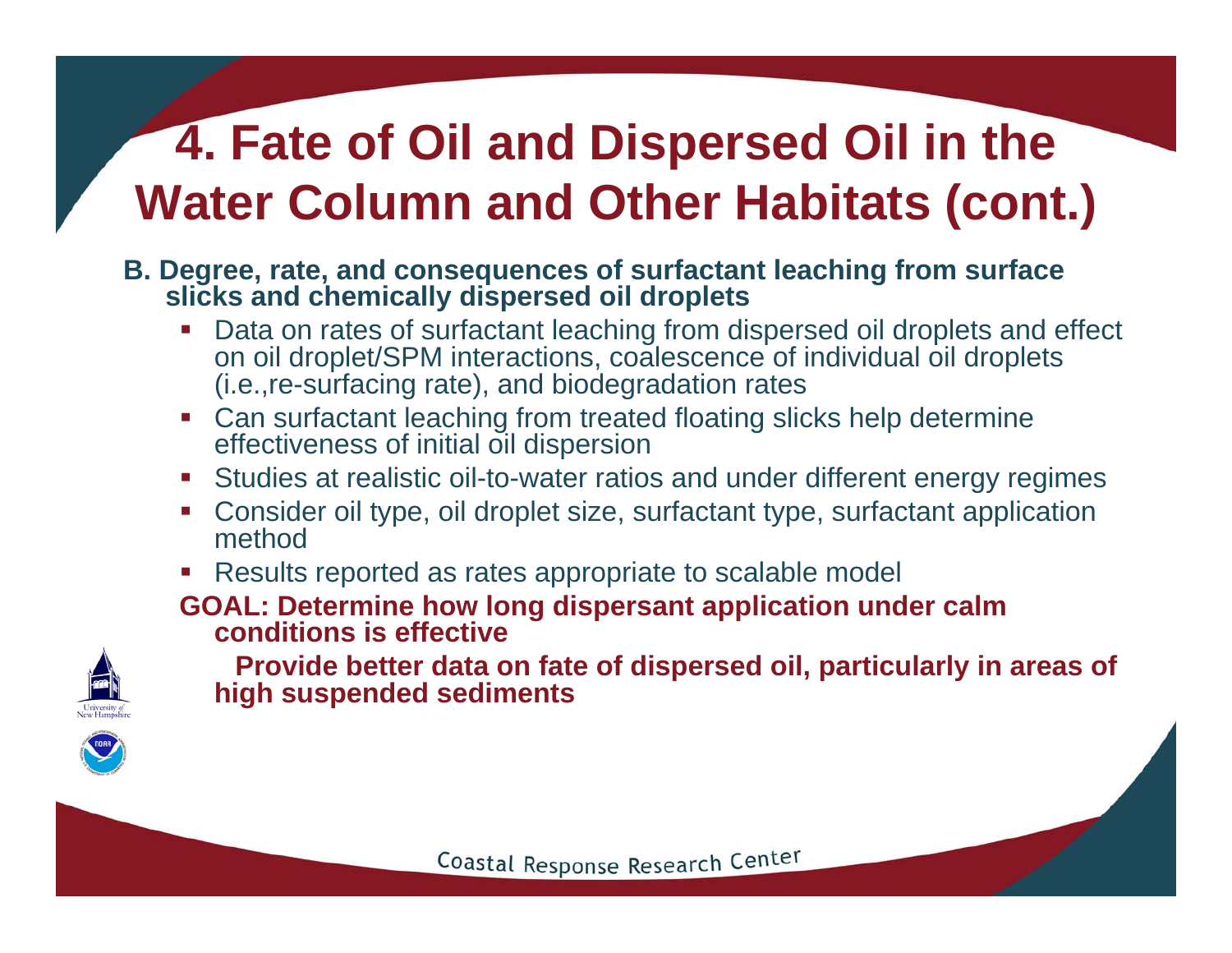- **C. Reconcile differences between empirical evaporation approach and traditional pseudo-component approach** 
	- **Improve algorithms to predict evaporation rates of** surface slicks and chemical composition of dispersed oil
	- Resolve whether to consider slick thickness in evaporation algorithms



**GOAL: Better predict loading and fate of oil components in dispersed oil (particularly low molecular weight components that have greatest acute toxicity) as it mixes into water column and interacts with SPM**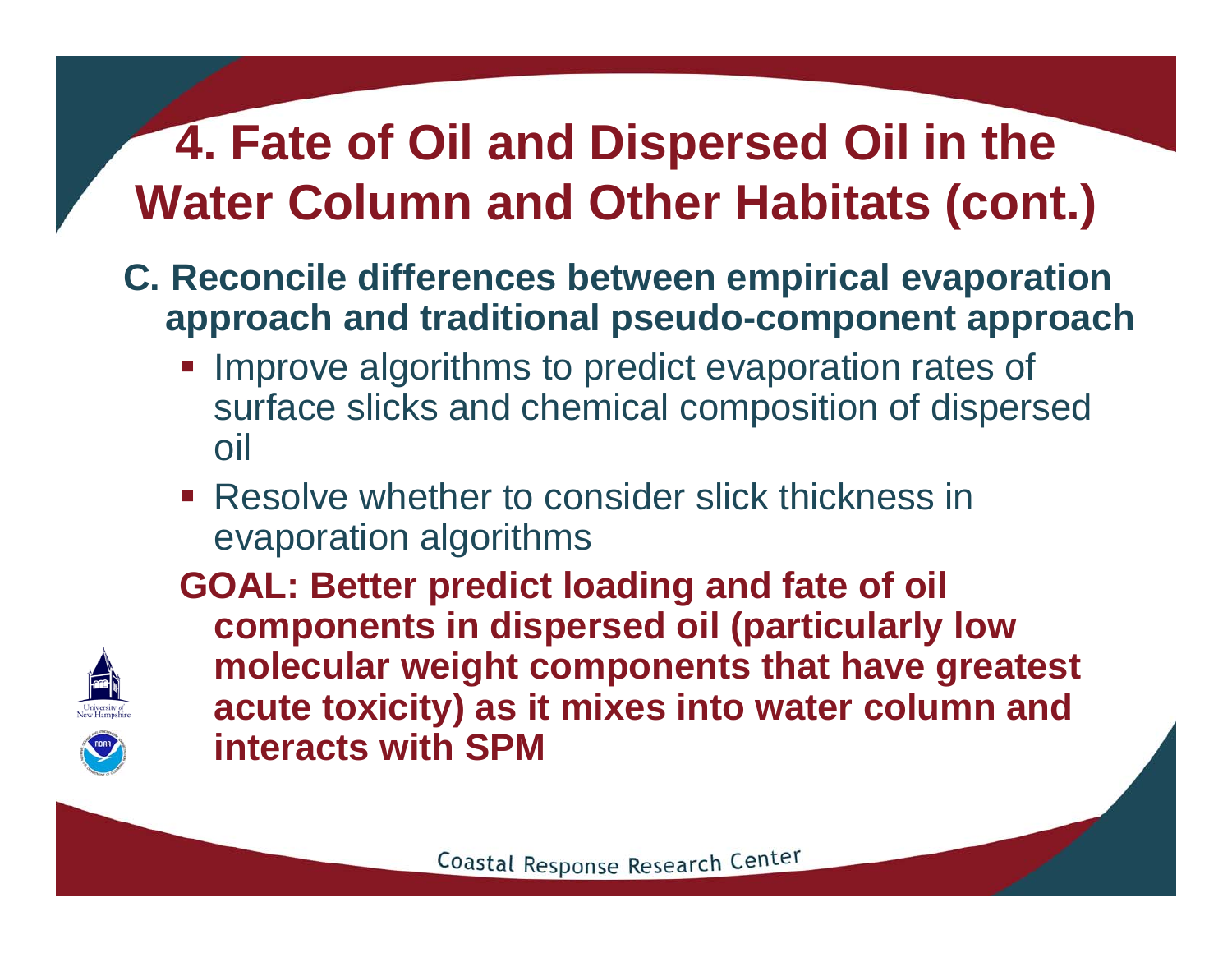#### **D. Quantify biodegradation kinetics of dispersed oil**

- **Review results of past studies to identify weaknesses in** previous test protocols
- **Predict biodegradation kinetics of hydrocarbons and** persistent PAHs in dispersed oil
	- $\Box$  Use oil-to-water ratios that follow significant dilution of the dispersed oil plume
- p. Develop inputs into dispersed oil fate model
- **Address broad spectrum of constituents (emphasis on** more persistent, high molecular weight PAHs)



**GOAL: Determine rate of dispersed oil degradation in water column**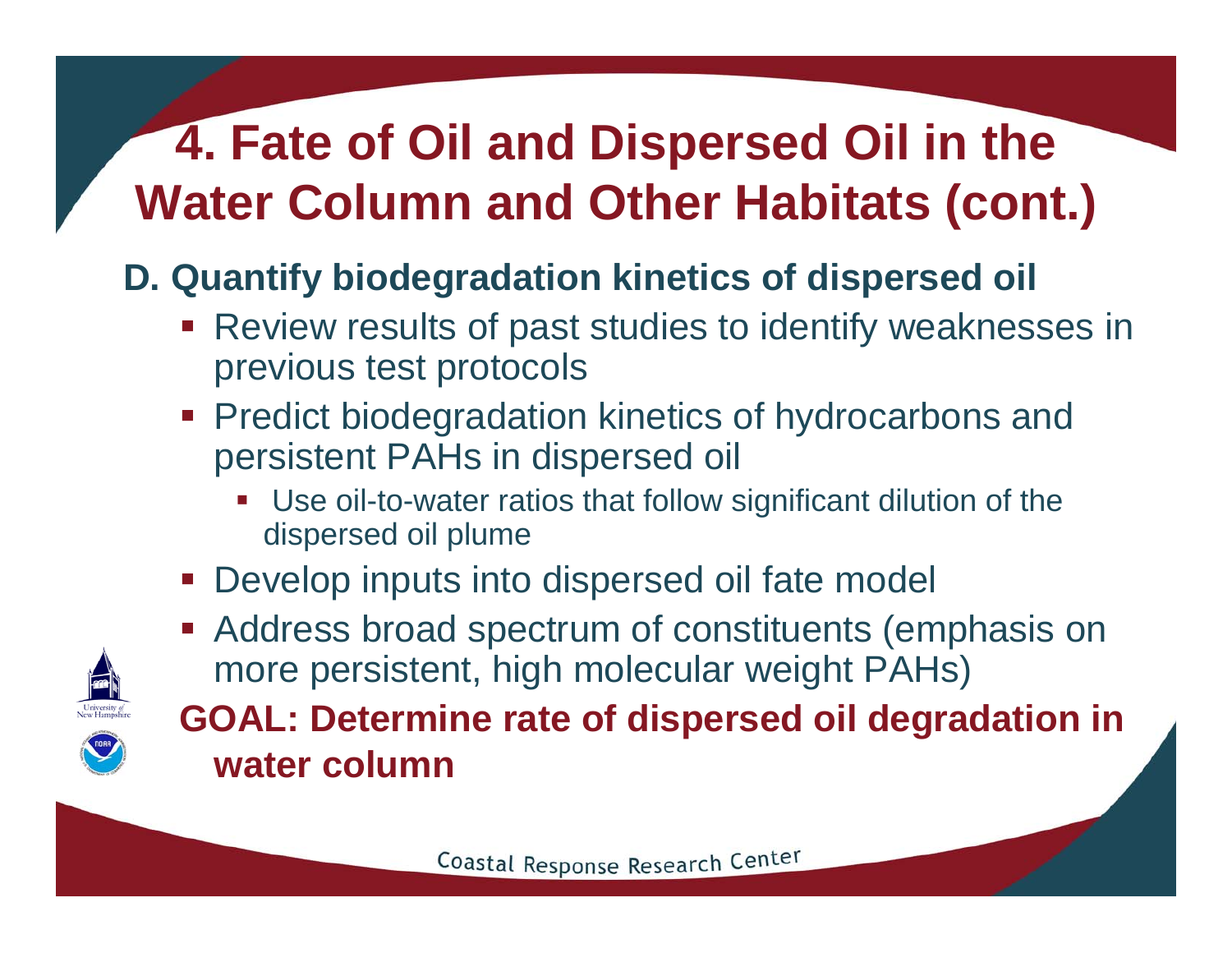- **E. Improve, verify, and validate oil spill trajectory and fate models**
	- **Improve ability to model trajectory and fate of dispersed** oil
	- **Use spills of opportunity to verify models**
	- **Determine hoe to address fact that better models are** proprietary

**GOAL: Improve and validate models to reduce concern of stakeholders that current models are inadequate** 



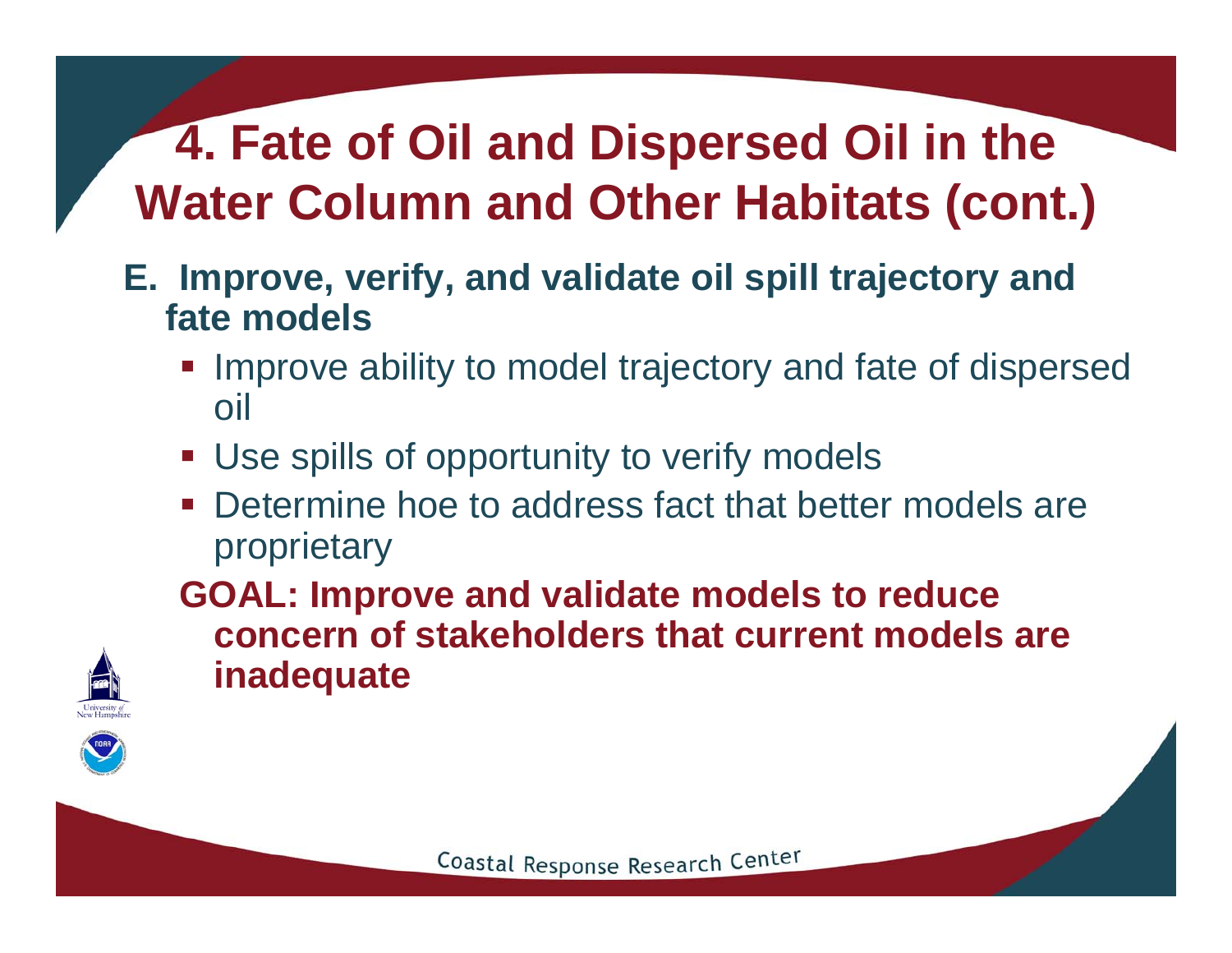#### **5. Realistic Exposure Regimes/Toxicity Testing**

#### **A. Develop methods to collect and analyze dissolved phase and particulate/oil-droplet phase PAHs**

- Do as function of time and space at spills of opportunity or field tests
	- Through comparison to PAH thresholds measured in toxicity tests and predicted in models
- **Develop environmental monitoring guidance manual** with sampling and analytical methods and quality assurance protocols and data quality objectives
- **Provide detailed plan (e.g., pre-positioning of sufficient** equipment and human resources), for rapid deployment at spills

**GOAL: Develop appropriate toxicity testing methods and validate oil fate and effects modeling**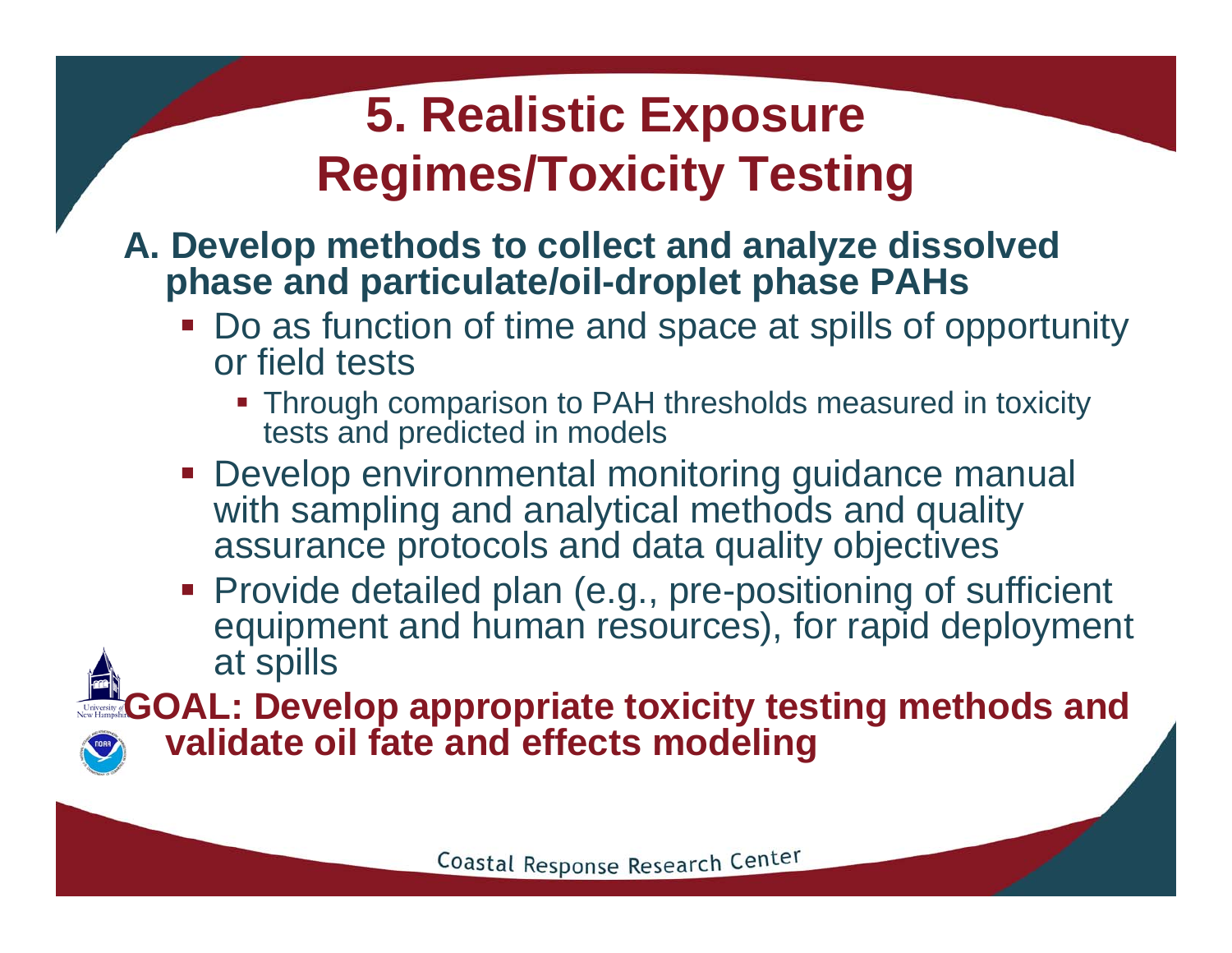# **5. Realistic Exposure Regimes/Toxicity Testing (cont.)**

#### **B. Monitoring dispersed oil concentrations at spills of opportunity**

- I. Improve operational monitoring at spills to document spatial and temporal concentrations of dispersed oil
	- Dissolved and particulate/oil droplet phase PAHs
	- **Function of time and space**
	- **Review emerging technologies**
- **Compare to PAH thresholds measured in toxicity tests and** predicted in models
- **Note: Waiting for a spill of opportunity is high risk**
- Tier 3 SMART addresses requirements for monitoring, but lacks detailed protocols and a team for implementation at spill emergencies



**GOAL: Obtain field data for validation of all model components**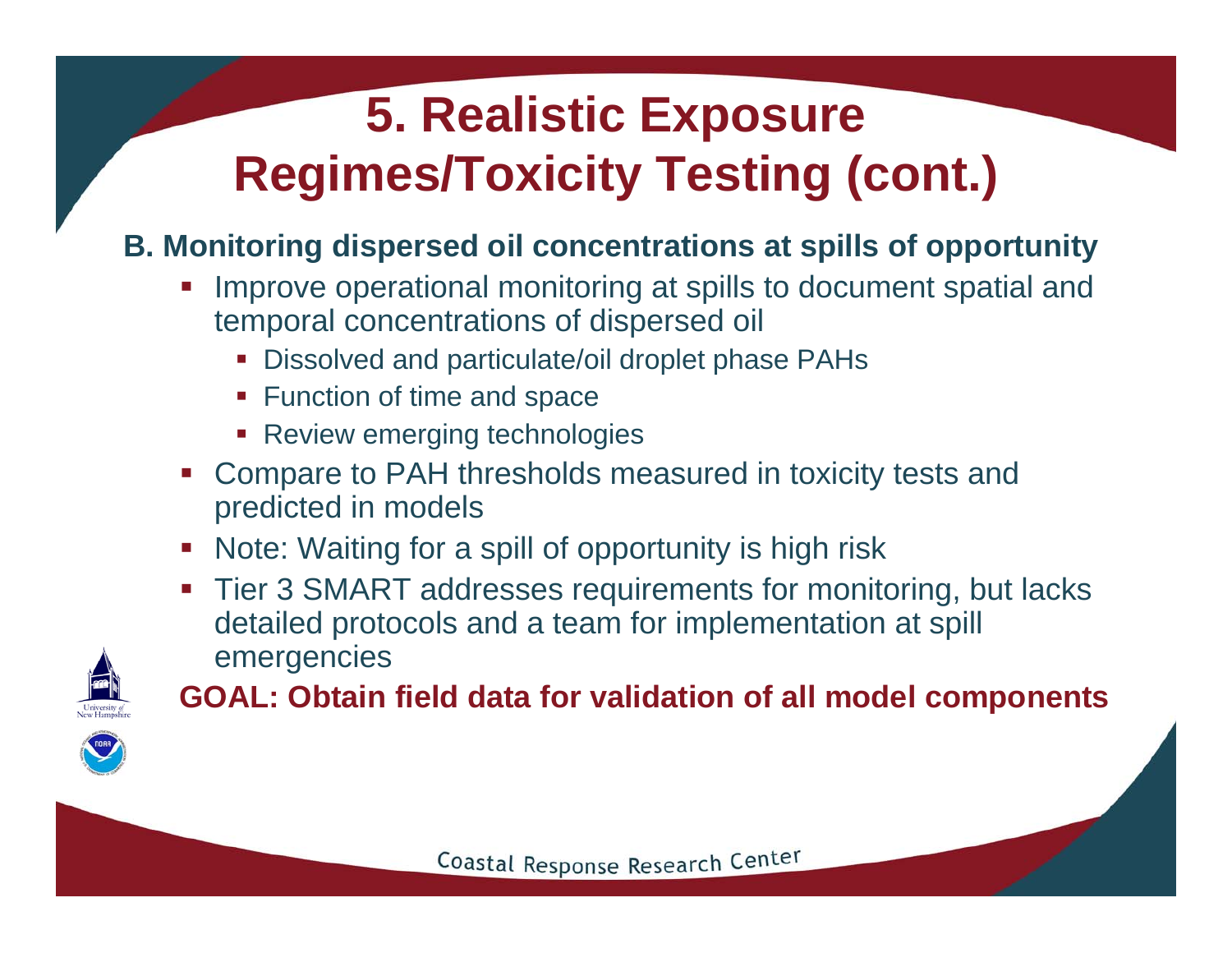# **5. Realistic Exposure Regimes/Toxicity Testing (cont.)**

#### **C. Literature synthesis of dispersed oil toxicity studies**

- **Provide data summaries of dispersed oil toxicity studies to:** 
	- **Use in current risk assessments**
	- **I** Identify data gaps
	- **Recommend future studies**
- **Should be in formats appropriate to:** 
	- Current risk assessment approaches (e.g., ERA workshops)
	- **Integrated models**
- Note inconsistencies in:
	- Dilution methods, exposure regimes, oil measurement methods and analytes (dissolved vs. particulate, nominal vs. measured, TPH vs. PAH), and endpoints



**GOAL: Data will improve the quality of risk assessments and inform direction of future research**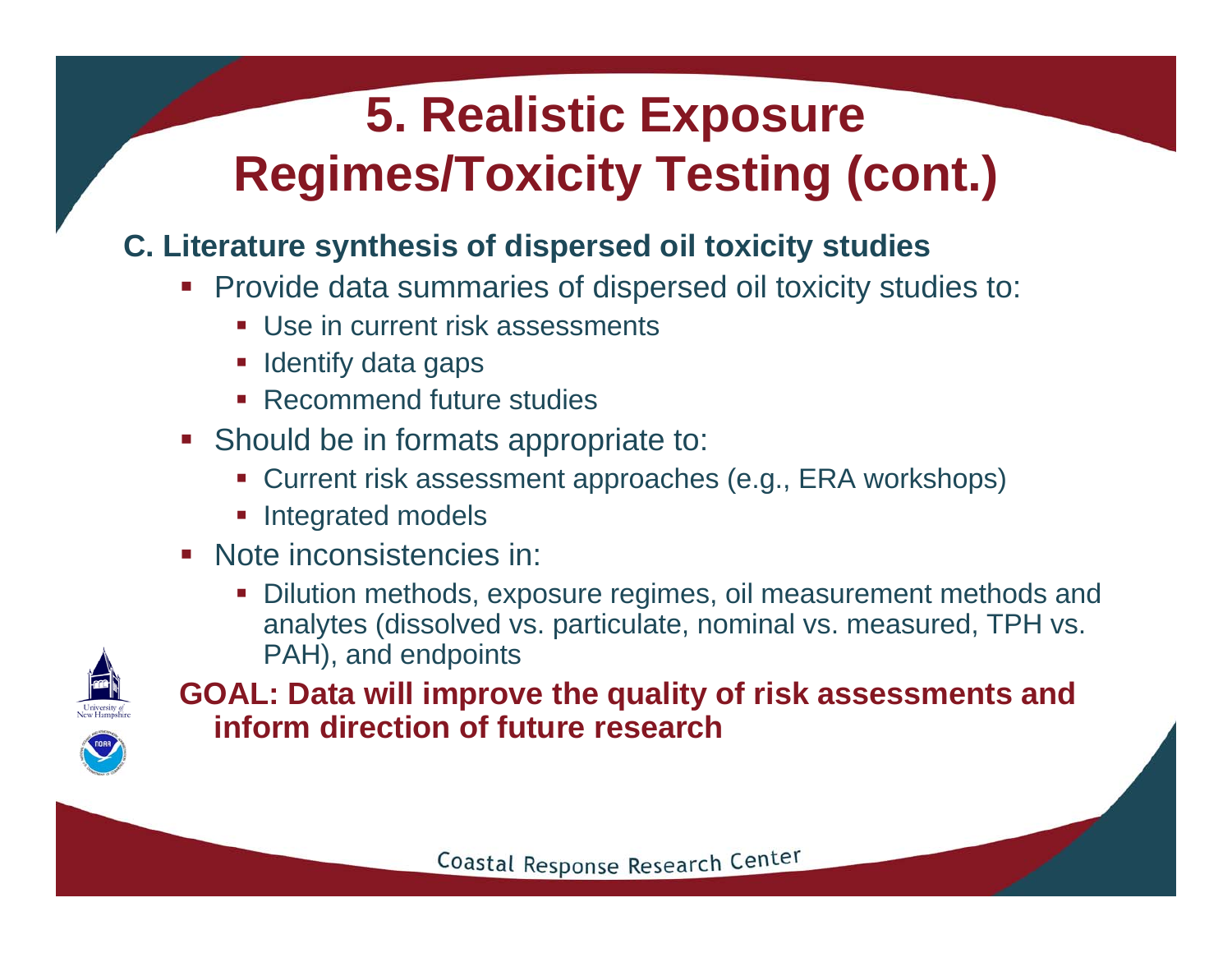# **5. Realistic Exposure Regimes/Toxicity Testing (cont.)**

#### **D. Standard methods for toxicity testing of dispersed oil appropriate for coastal regimes**

- Develop methods such as near-shore CROSERF)
- **Convene working group to review existing methods and develop** new ones for toxicity testing that:
	- **Have realistic concentrations and durations (exposures) of dissolved** and particulate PAH and can measure of actual concentrations of both
	- $\mathcal{L}_{\mathcal{A}}$  Can measure ecological endpoints (lethal and sublethel acute effects and chronic effects), photo-toxicity, and appropriate species and life stages
	- **Better estimate relative contribution of dissolved and particulate** oil/PAH



**GOAL: Obtain data that can assess impacts to water column resources during trade-off analysis in near-shore settings**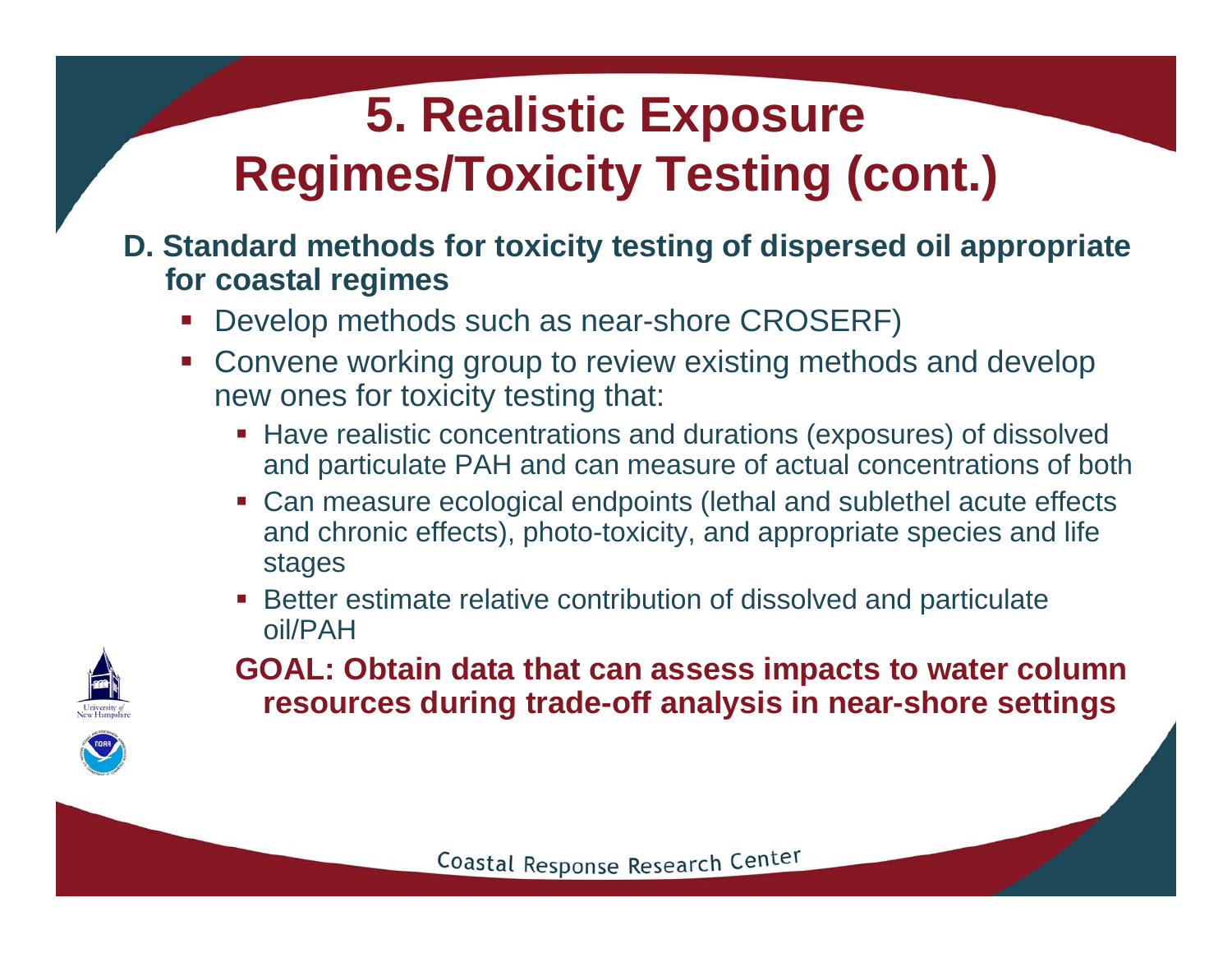- **A. Synthesis of existing dispersed oil toxicity data to support risk-based decision making for use of dispersants at spills** 
	- **Similar to previous research need**
	- Focus on oil, dispersants, and dispersed oil data for chronic and acute toxicity
	- Format similar to NOAA's SQUIRT or Table 2-3 NRC (2005)
	- **Data with strong statistical basis and peer-reviewed**
	- **Define role of chronic effects**



**GOAL: Improve trade-off evaluation by providing clear, peer-reviewed summaries of toxicity data**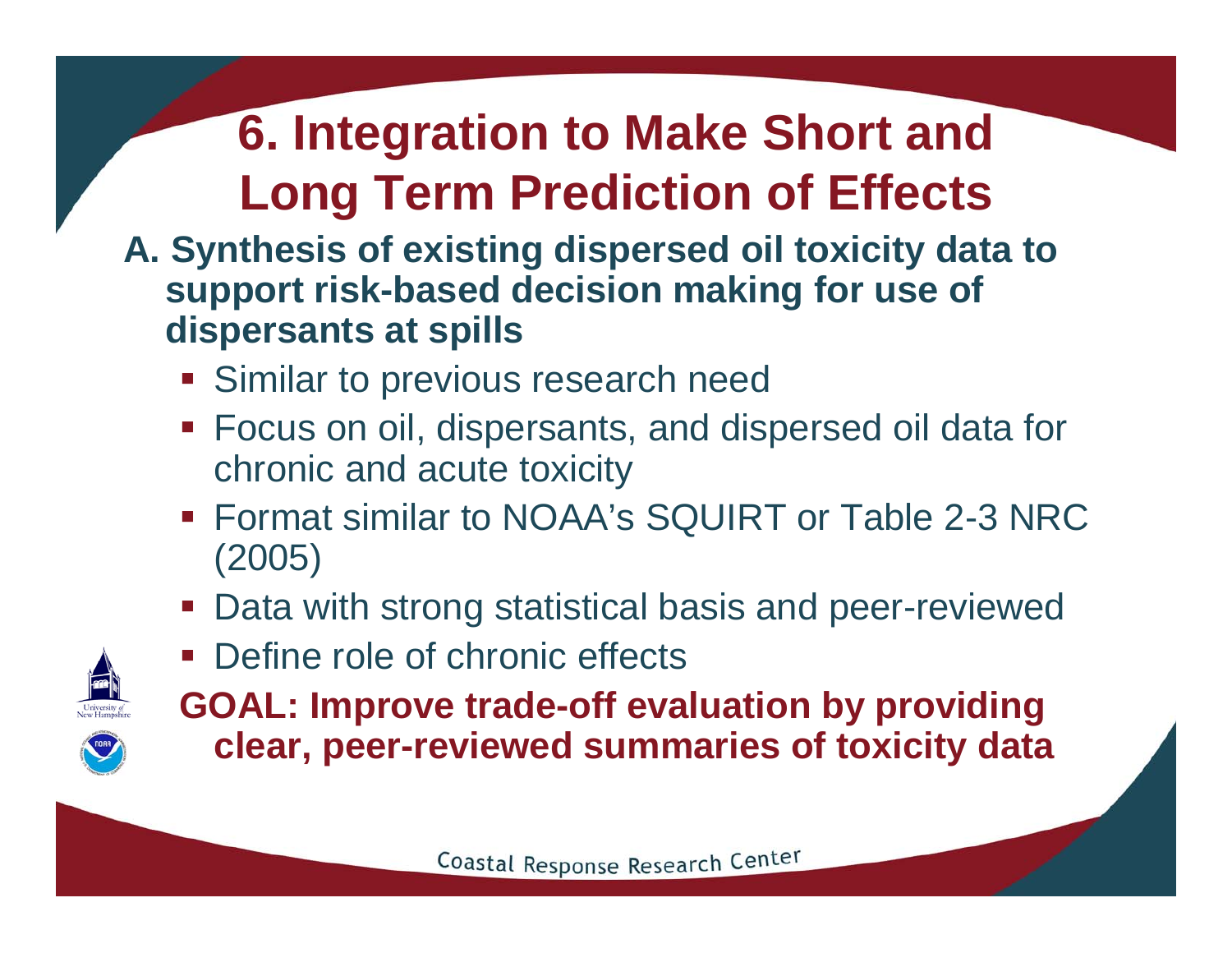#### **B. Effects of dispersed oil on wildlife**

- **Determine thresholds of dispersed oil in water column** that affect birds and fur-bearing mammals
- Compare dispersed and non-dispersed oil
- **Endpoints should include effects of dispersant and** dispersed oil on water-proofing of fur and feathers and thermoregulation
- **Perform studies at realistic exposure conditions** 
	- **Consider effects of leaching of surfactant**



**GOAL: Evaluate environmental tradeoffs that assume dispersant use reduces impacts of oil on wildlife**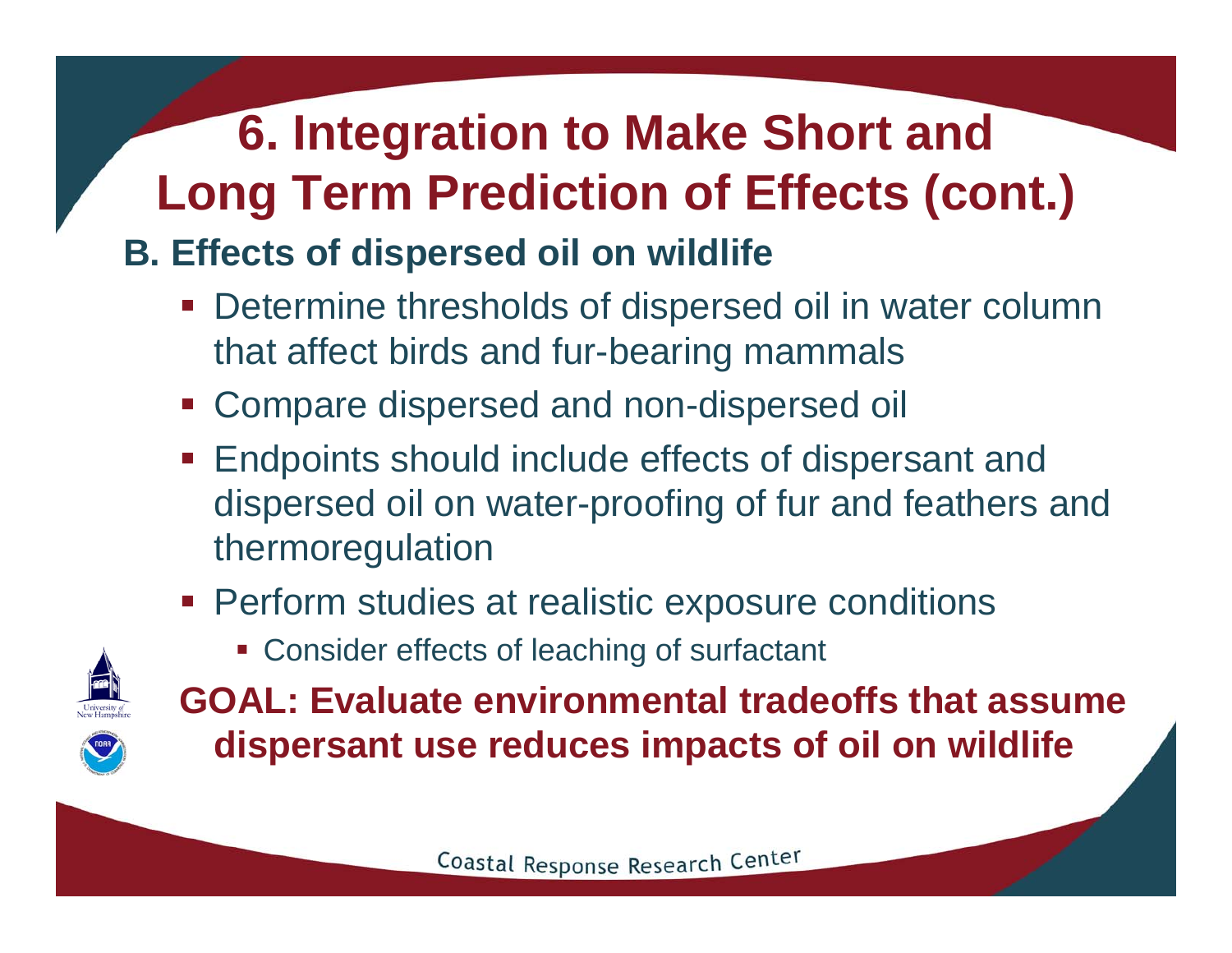#### **C. Effects of short term exposure to dispersed oil**

- **EX Conduct short term toxicity tests identified in literature** review or use new standard methods
- **Consider:** 
	- **•** phototoxicity
	- **Example 2 and particulate PAH fractions**
	- standardized chemistry and endpoints (lethal, sublethal, and long-term)

Develop protocols for estimating relative contribution of



dissolved vs. particulate oil phases to toxicity **GOAL: Produce short term exposure results for evaluating impacts of dispersed oil**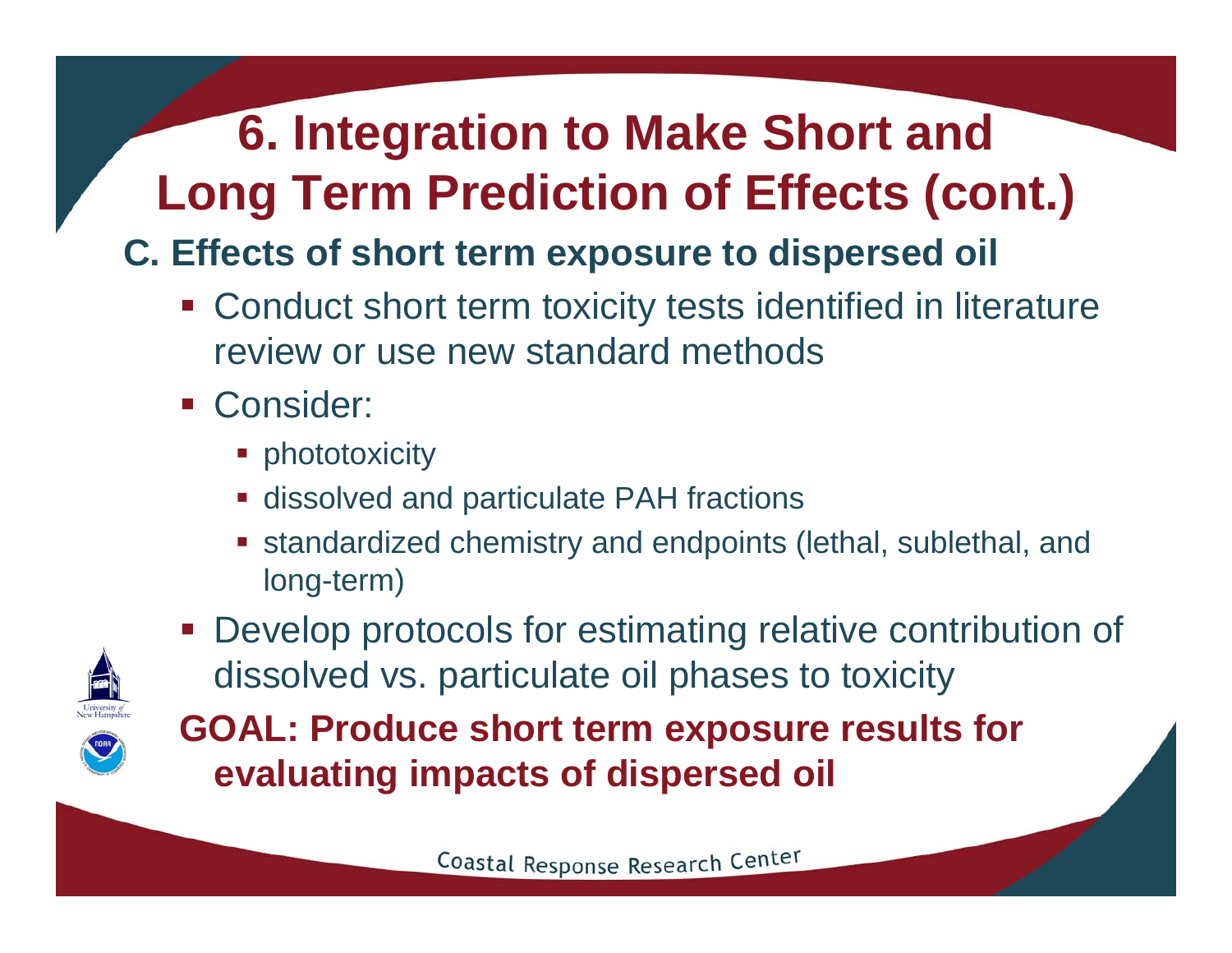#### **E. Long term effects of short term exposures to dispersed oil**

- **Example 2 Conduct long term toxicity tests (identified in literature** review or use new standard methods)
- **Use realistic exposure scenarios**
- **Include delayed effects: length/weight, abnormalities,** enzymatic effects, reproduction, genetic abnormalities, and behavioral impacts (e.g., mating, flight, feeding)
- **Develop protocols for estimating relative contribution of** dissolved vs. particulate oil phases to toxicity



**GOAL: Produce data on the long term effects for evaluating impacts of dispersed oil**